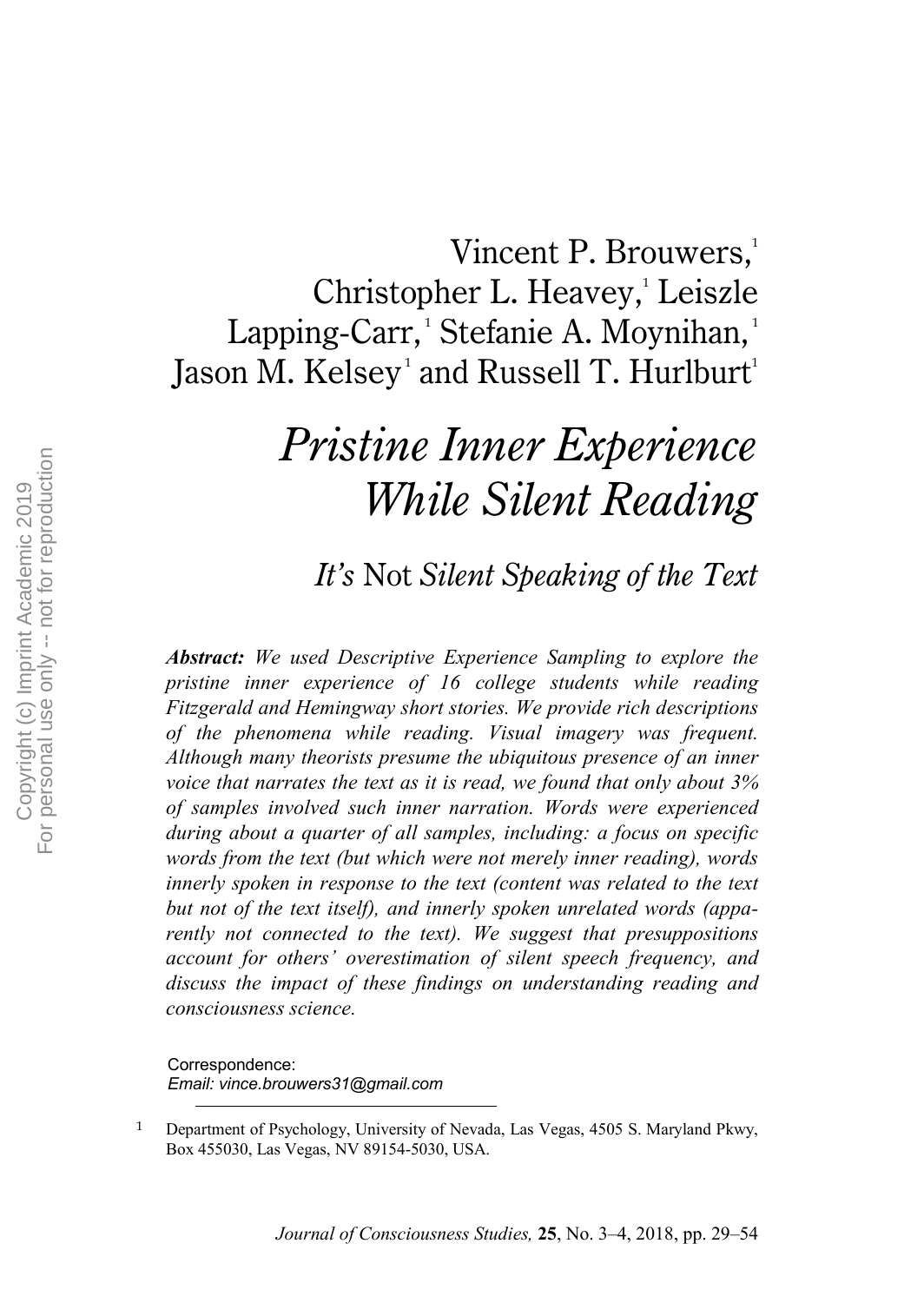**Keywords:** pristine inner experience; silent reading; inner speaking; inner speech; iterative method; Descriptive Experience Sampling; reading; phenomenology.

#### **1. Introduction**

There is no dearth of opinion about the nature of experience while reading, including prominently that individuals innerly speak the text being read. For example:

Nearly if not quite all readers say over again within themselves all that they read. (Huey, 1908/1968, p. 10)

While reading silently, we often have the subjective experience of inner speech, or a 'voice inside our heads'. (Filik and Barber, 2011, p. 1)

However, others hold that it is a *heard* (rather than spoken) voice:

Silent reading… implies the experience of listening to a voice. (Perrone-Bertolotti *et al.*, 2014, p. 227)

Most of the time we can clearly hear our voice saying the words in the text. (Rayner *et al.*, 2012, p. 187)

Despite the longstanding belief that people hear an inner voice while reading… there is surprisingly little known about the perceptual features of that voice… It can be argued that a theory of reading comprehension is incomplete without an understanding of the types of auditory images that readers form. (Gunraj and Klin, 2012, p. 137)

We make three observations about such quotations. First, they are all descriptions of pristine experience while reading, where 'pristine' means directly apprehended 'natural occurrences… unspoiled by the act of observation or reflection' (Hurlburt and Akhter, 2006, p. 272). That is, they characterize phenomena that immediately present themselves while reading as they naturally occur in everyday situations.

Second, although the phenomenon of speaking is very different from the phenomenon of hearing (consider speaking into a tape recorder and hearing your own voice played back: same voice, same words, same inflection, but unmistakably different phenomena), there is apparently little or no recognition that the above writers describe disparate phenomena.

Third, such characterizations seem to be the result of self-initiated introspection or retrospection. Hurlburt, in Hurlburt and Schwitzgebel (2007; 2011a), found many reasons to be sceptical of such introspections.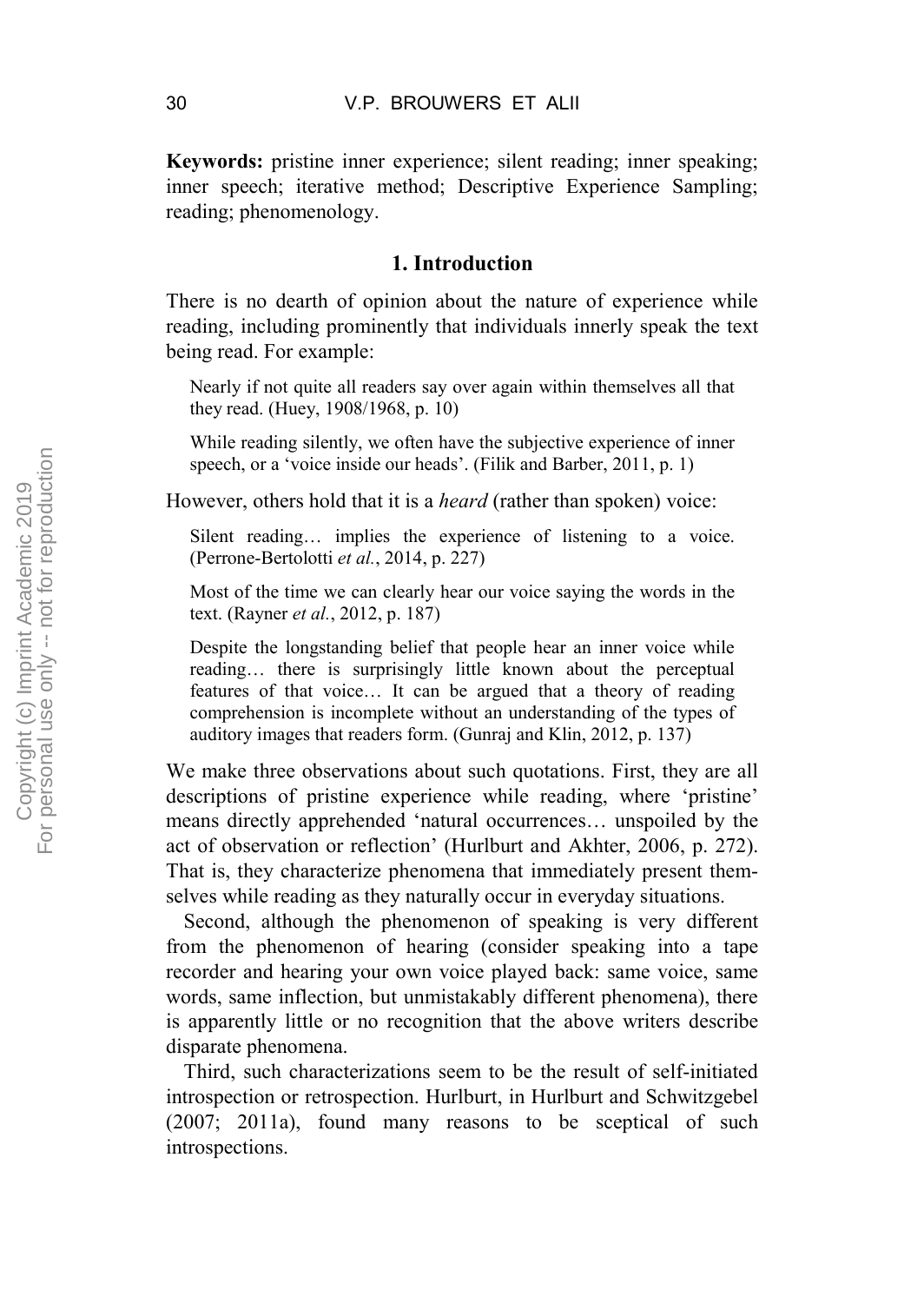Gunraj and Klin's (2012) conclusion invites careful explorations of the phenomena while reading, but such explorations are rare. Caracciolo and Hurlburt (2016) described an informal study that randomly probed two individuals as they read Kafka's *The Metamorphosis*, finding that 'Lynn' and 'Alex' had very different experiences as they read: Lynn had much visual imagery and no inner speech, whereas Alex had frequent experience of what Caracciolo and Hurlburt called word-word-word, an unexpected (startling to Alex and to Caracciolo) phenomenon where words of the text were experienced as an innerly present (but not spoken or heard) stream of experientially meaningless words, one after another — the experienced words might as well have been Greek, with no pause or inflection for commas, periods, or question marks, no experiential hint of meaning.

Like Caracciolo and Hurlburt (2016), the present study applied Descriptive Experience Sampling (DES; Hurlburt, 2011; Hurlburt and Heavey, 2006) but to a larger and more representative sample of readers. DES is well known to readers of this journal (Weisberg, 2011); briefly, it uses a beeper to cue a participant to attempt to apprehend the characteristics of the pristine inner experience that was ongoing at the moment of the beep; within 24 hours, the participant and investigator undertake an 'expositional interview' designed to identify and describe the salient characteristics of the at-the-momentof-the-beep experience. DES attempts to limit retrospection as much as possible, attempts conscientiously to apply rational methods to help both participant and investigator bracket presuppositions about phenomena, and attempts to describe phenomena in high fidelity (Hurlburt, 2011; Hurlburt and Akhter, 2006; Hurlburt and Heavey, 2001; 2006; 2015). DES acknowledges that it falls short of those aspirations, but the current art has (that we know of) no better way of apprehending pristine phenomena (Hurlburt and Heavey, 2015); for debates see Caracciolo and Hurlburt (2016), Hurlburt (2011), Hurlburt and Schwitzgebel (2007), and all the contributors to Weisberg (2011).

A corollary to the attempt to bracket presuppositions is that investigations of phenomena should be 'open-beginninged' (Hurlburt, 2011; Hurlburt and Heavey, 2006). Thus, this study was *not* an investigation of *inner speech* while reading, or of *visual imagery*, or of any other *a priori* particularized phenomenon. Instead, we beeped participants as they read short stories in a more-or-less natural situation and attempted to apprehend in high fidelity whatever experience (if any) happened to be ongoing at the moments of those beeps.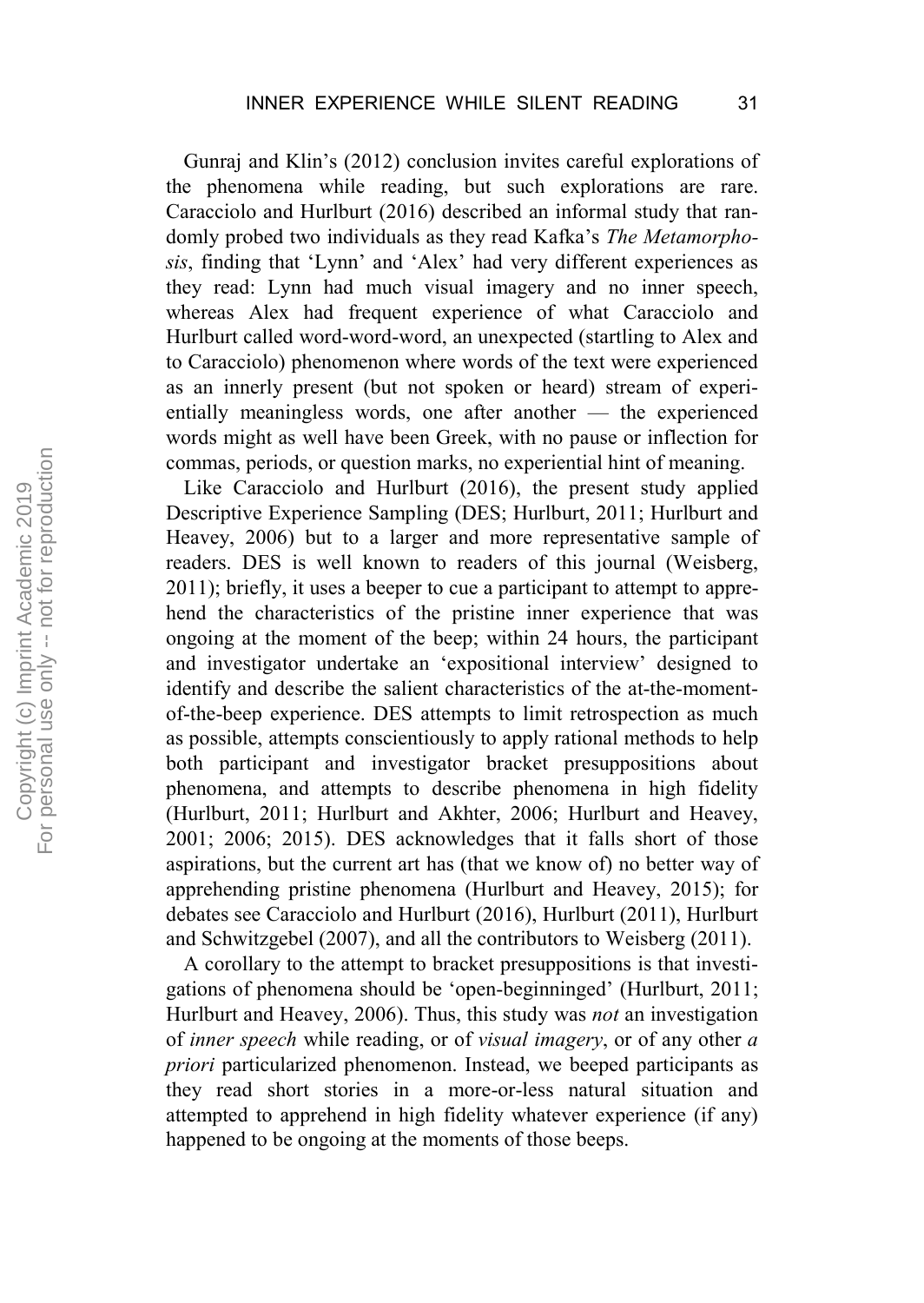To guard against a potential criticism that we had (wittingly or unwittingly) recruited participants who were biased either toward or against inner speech, we randomly selected our DES participants from the upper and lower quartiles of a self-talk questionnaire, thereby ensuring that about half believed themselves to be more frequent selftalkers and about half believed themselves to be less frequent selftalkers.

#### **2. Material and Methods**

This study aimed to provide high fidelity descriptions of inner experience while reading short stories from participants who varied on selfreported self-talk. There were three phases: Screening, DES-in-Natural-Environment (training), and DES-While-Reading.

#### *2.1. Screening Phase*

**Participants.** Recruited from the psychology subject pool in a large public university, the 260 participants had mean age  $= 20.6$  years (range 18–49); 28.5% were male, 63.5% female, 8% did not provide gender information; 39% self-identified as white, 17% Hispanic, 15% African American, 15% Asian, 8% Pacific Islander.

**Instruments/Apparatus.** The Self-Talk Scale (STS; Brinthaupt, Hein and Kramer, 2009) uses 16 Likert scales (1 = *never,* 5 = *very often*) to rate the frequency of self-talk in various situations. Total score is between 16 and 80.

**Procedure.** We described the study completely to participants in small groups, obtained consent, and administered the STS (and other questionnaires not described here).

#### *2.2. DES-in-Natural-Environment Phase*

The aim of the DES-in-Natural-Environment phase was to train participants to apprehend in high fidelity their own inner experience, whatever the characteristics of that experience might be. DES holds that a fundamental part of this training is the bracketing of presuppositions and that it is desirable to acquire that bracketing skill removed from any target situation (in our case, apart from reading).

**Participants.** We aimed to advance 16 participants from the Screening phase to the DES-in-Natural-Environment phase of the study, 8 from the STS upper quartile ('High-STS') and 8 from the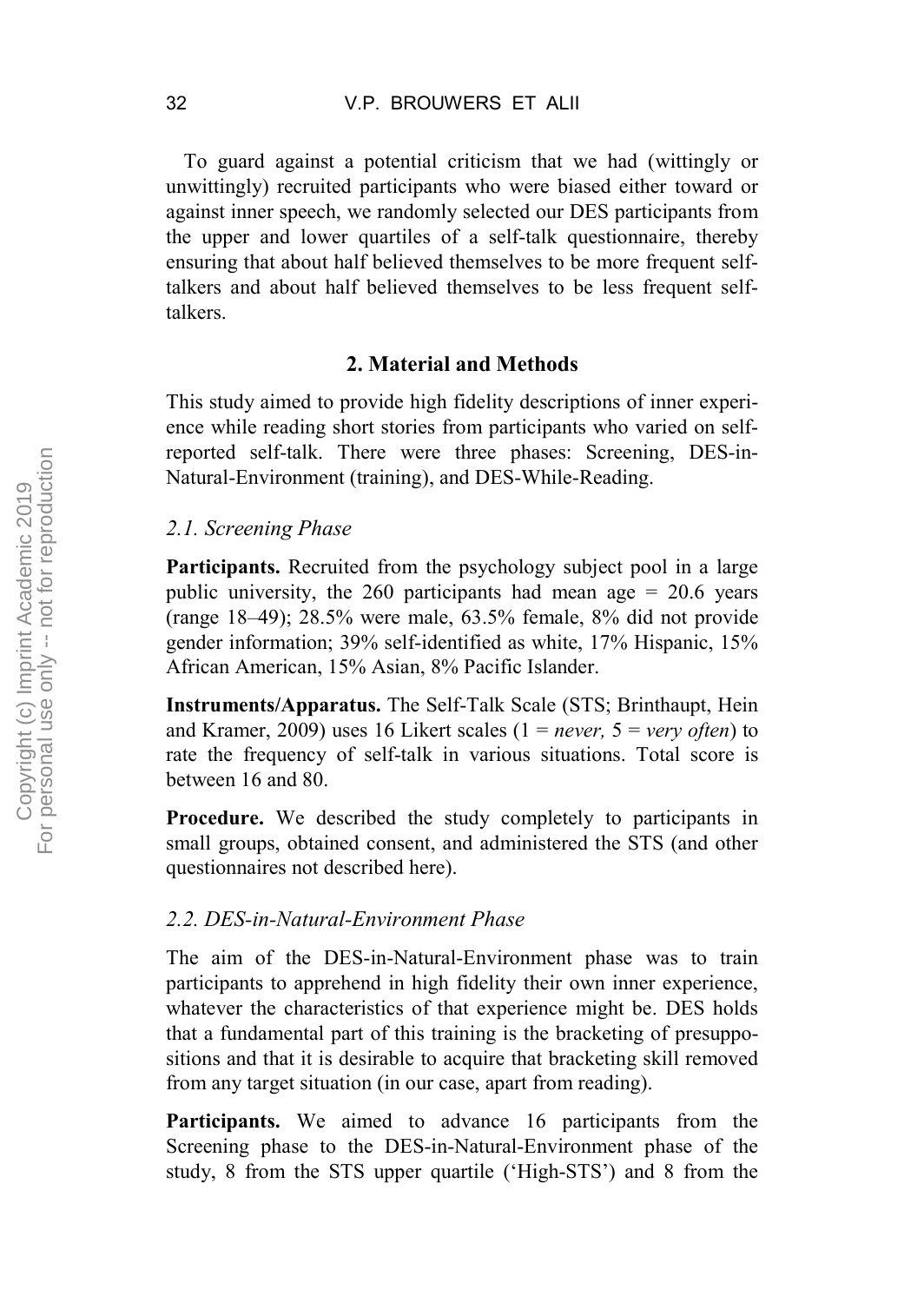STS lower quartile ('Low-STS'). Quartile cut-offs were based on our own participants (upper quartile:  $STS > 66$ ; lower quartile:  $STS < 52$ ) resulting in 60 upper-quartile and 59 lower-quartile potential participants. Investigators, blind to STS status, contacted by telephone 25 randomly selected upper-quartile participants and 24 randomly selected lower-quartile participants; 19 agreed to participate; two subsequently dropped out citing time conflicts and one moving out of state. The remaining 16 completed the study, 10 High-STS and 6 Low-STS. Mean age  $= 20.6$  years (range  $18-30$ ); 3 male, 13 female; 2 Caucasian, 3 African American, 1 Asian American/Pacific Islander, 3 Hispanic, 3 identified as 'Mixed', 4 did not specify.

**Instruments/Apparatus.** Beeper: the  $4.15 \times 0.85 \times 2.40$  inch beeper typically used in DES studies delivers a 700 Hz tone through an earphone. It beeped randomly (uniformly distributed with minimum of a few seconds, maximum 60 min, average 30 minutes between beeps).

Notebook:  $3 \times 5$  inch spiral notebook.

**Procedure.** The study and DES procedure were described completely to participants individually; any questions were answered forthrightly and transparently. Consent was obtained both orally and in writing, and was reacquired orally at every step of the procedure.

*Descriptive Experience Sampling (DES)***.** DES followed the procedure described more completely in Hurlburt (2011; 2017) and in Hurlburt and Heavey (2006; in press). On each sampling day, the participant carried a beeper into his or her natural, everyday environments and collected six samples of experience. Within 24 hours, the participant returned for an 'expositional interview' with multiple investigators (at least two, often as many as five, nearly always including RTH, usually including CLH). The expositional-interview questions were always some form of 'What, if anything, was in your experience at the moment of the beep?' with follow-up questions designed to clarify and disambiguate the descriptions and bracket presuppositions. The primary aim of the early expositional interviews was the iterative acquisition of skill in bracketing presuppositions and apprehending and describing inner experience (Hurlburt, 2009; 2011). Throughout the process, the participant was treated as a co-researcher. Within 24 hours of each expositional interview, the investigator team wrote, individually and cooperatively, a contemporaneous description of the experience that had been ongoing at each beep. The aim of this writing was fidelity, not consensus — the articulation of differing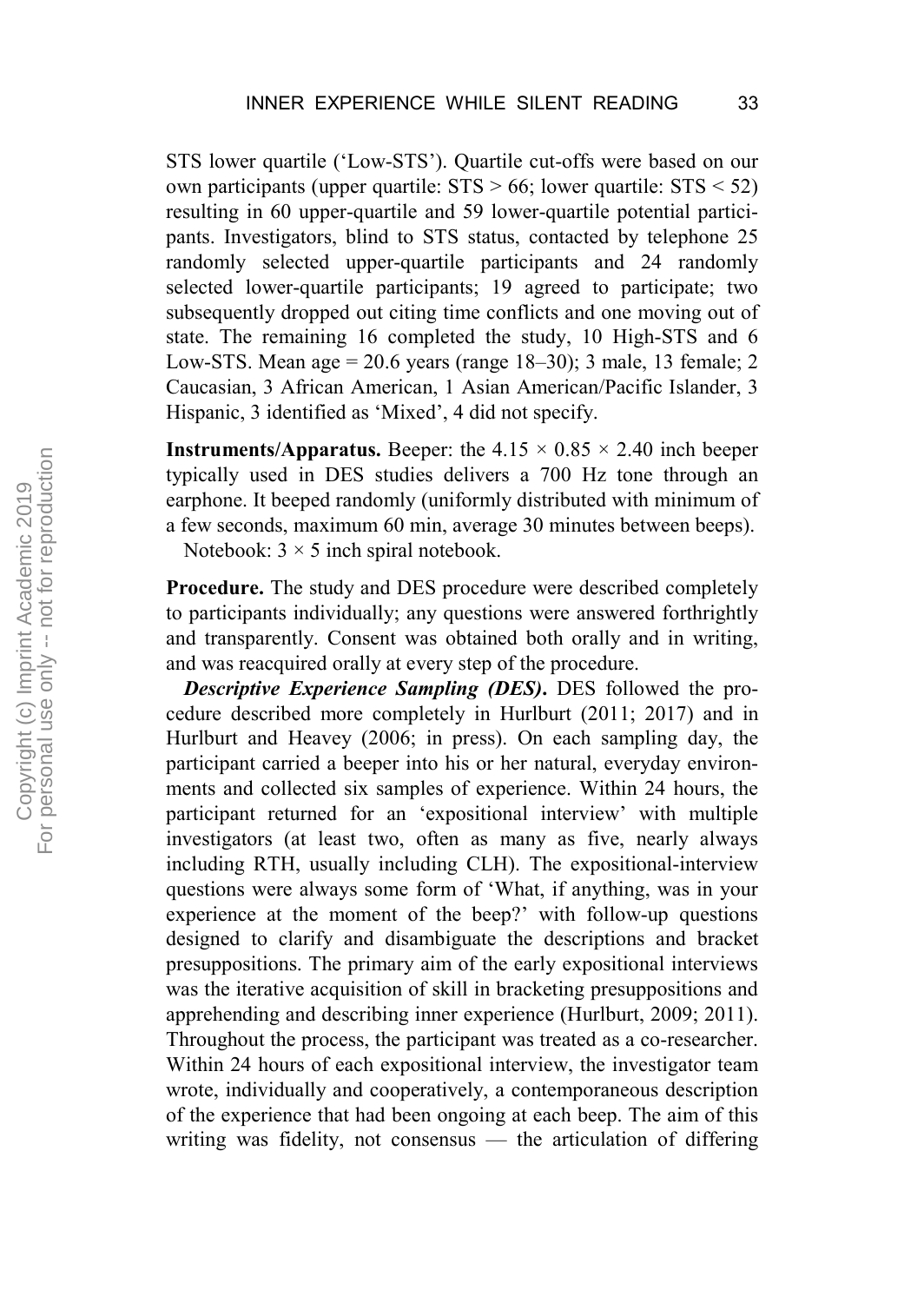points of view was valued and included in each contemporaneous description.

#### *2.3. DES-While-Reading Phase*

After completing the four training days of the DES-in-Natural-Environment phase, the participant entered the DES-While-Reading phase, during which the participant was beeped while reading two well-known short stories, 'Winter Dreams' by F. Scott Fitzgerald (1922), a modernist romance story, and 'Big Two-Hearted River' by Ernest Hemingway (1925), an existential story in a naturalistic setting.

**Participants.** The same 16 participants who completed the DES-in-Natural-Environment phase.

**Instruments/Apparatus.** Internet app: an online computer program, designed for this study, presented the stories, displayed as a total of 147 'pages' that each contained 10–15 lines of text (approximately 120 words), ending at the conclusion of a paragraph if that was convenient. On six quasi-random pages (23, 39, 82, 99, 124, and 132, three in each story), the program delivered a 700 Hz beep (just like the DES beeper beep except that it terminated after 1.4 sec) via the same earphone used by the beeper. These beeps seemed random to the participant but were in actuality delivered at a fixed number of seconds (ranging from 7 to 14 sec) after the participant had advanced to one of those six quasi-random pages. Participants read at their own pace and required somewhat more than an hour to read the two stories; thus, there was on average approximately 10 minutes between beeps. A screen shot of the computer program presenting the page where the first beep occurred is shown in Figure 1.

Notebook: the same notebook as in the DES-in-Natural-Environment phase.

**Procedure.** The procedure was designed to be as similar to the DESin-Natural-Environment phase as possible; that is, we aimed to simulate participation in a fifth day of natural-environment sampling, except that instead of engaging in their own self-selected natural environment activities, participants were to plug their DES earphone into their computer (rather than into the beeper) and then read the short stories we supplied for them (over the internet). Participants engaged in this reading at a time and place of their choosing. Participants read at their own natural pace — that is, they could press the program's *Next page* button whenever they were ready to advance. At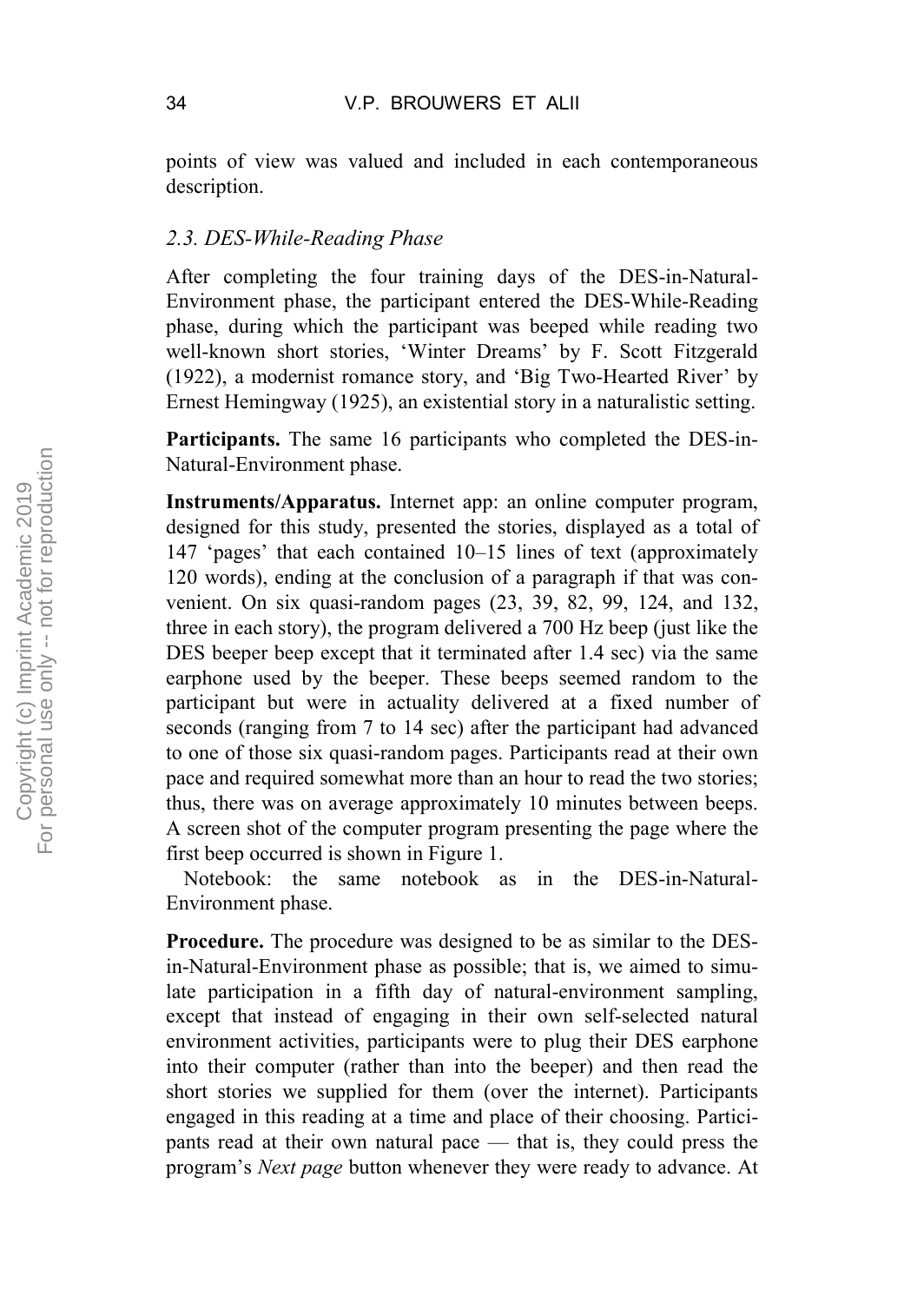each of the six beeps while reading, the participant jotted down notes in the same notebook using the same procedure used in the DES-in-Natural-Environment phase. Within 24 hours of reading, the participant participated in an expositional interview whose procedure, aims, and goals were identical to those used in the DES-in-Natural-Environment phase. After the expositional interview, we asked participants to specify the portion of text they had been reading when each of the DES beeps signalled them.



*Figure 1.* Screen shot of the computer program. The first beep occurred 14 secs after the participant advanced to this page.

Contemporaneous descriptions of each sample were prepared using a procedure identical to that used in the DES-in-Natural-Environment phase.

After a participant had completed the study, all the investigators (at least 3, as many as 6) who had been involved in interviewing that participant met to discuss again each sampled experience with the aim of reaching a shared understanding of each sample, identifying where discrepant understandings remained, and then either resolving those discrepancies or leaving the discrepancies explicitly acknowledged as unresolved. Then, typically within 24 hours, each investigator who was present at the meeting wrote an independent brief description of salient characteristics that had emerged throughout the participant's sampling and then coalesced them into a description of the participant's salient characteristics.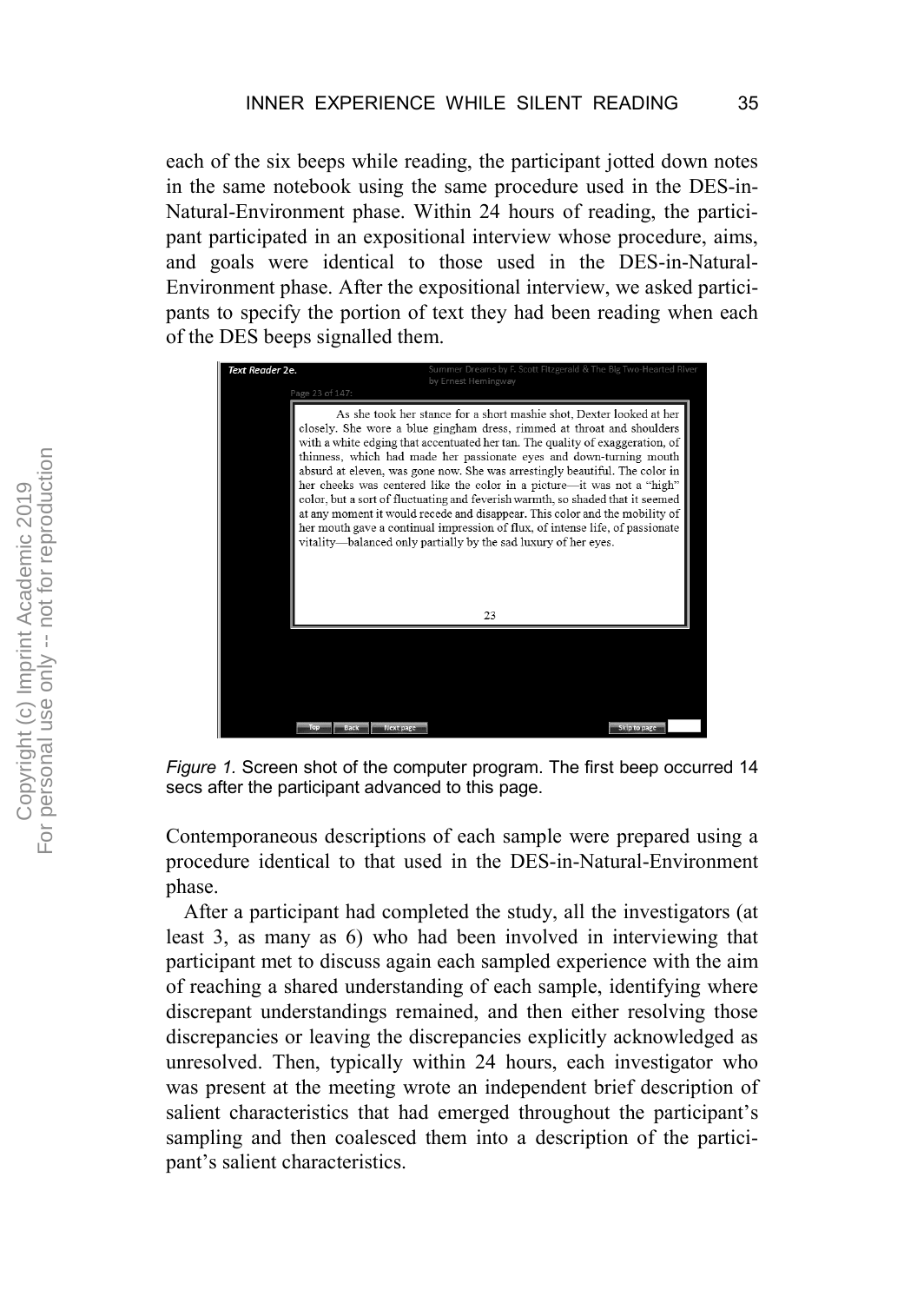#### *2.4. Quantification*

Once these descriptions of phenomena had been completed, three investigators who had been present for at least some of the interviews independently coded each sample as to the presence (1) or absence (0) of the five frequently occurring phenomena (dubbed the 5FP by Kühn *et al.*, 2014) found in DES studies: inner speaking (Hurlburt, Heavey and Kelsey, 2013), inner seeing (Hurlburt, 2011), unsymbolized thinking (Hurlburt and Akhter, 2008), sensory awareness (Hurlburt, Heavey and Bensaheb, 2009), and feelings (Heavey, Hurlburt and Lefforge, 2012). These independent codings were then 'rectified': any coding discrepancies were announced to all investigators and discussed through tracked changes and/or face-to-face meetings. With respect to inner speaking while reading (the phenomenon of primary interest here), all three coders provided identical codings in 86 of the 93 samples (92%). Of the seven disagreements, the rectification resolved two in the direction of inner speaking and five in the direction of no inner speaking. These five involved either frank mistakes or miscategorizations. For example, one coder scored Harrison 5.5 (described below) as including inner speaking. This was judged to be a miscategorization because the sample involved an inner hearing of a mosquito humming and an innerly seen word ('Humming') but did not involve any speaking phenomena.

On those few occasions where investigators in the group disagreed, or where the investigators agreed that the experience was inadequately apprehended (either by the participant at the moment of the beep or by the investigators in the interview), or where the investigators agreed that the experience was ambiguous or the 5FP category seemed not easily to apply, the sample was coded 0.5 (regarding inner speaking, this occurred twice: Harrison 5.1 and Caitlin 5.4, both described below).

#### **3. Results**

The DES-While-Reading sampling nominally included 6 samples for each participant (3 while reading Fitzgerald, 3 Hemingway), or  $16 \times 6$ = 96 samples while reading. However, because of equipment malfunction or participant fatigue, one participant obtained 4 samples, two participants obtained 5 samples, and one participant had 7 samples. As a result, the number of while-reading samples for each participant averaged 5.70 in the upper-quartile group (SD =  $0.67$ ) and 6.00 in the lower-quartile group (SD =  $0.63$ ), and the total number of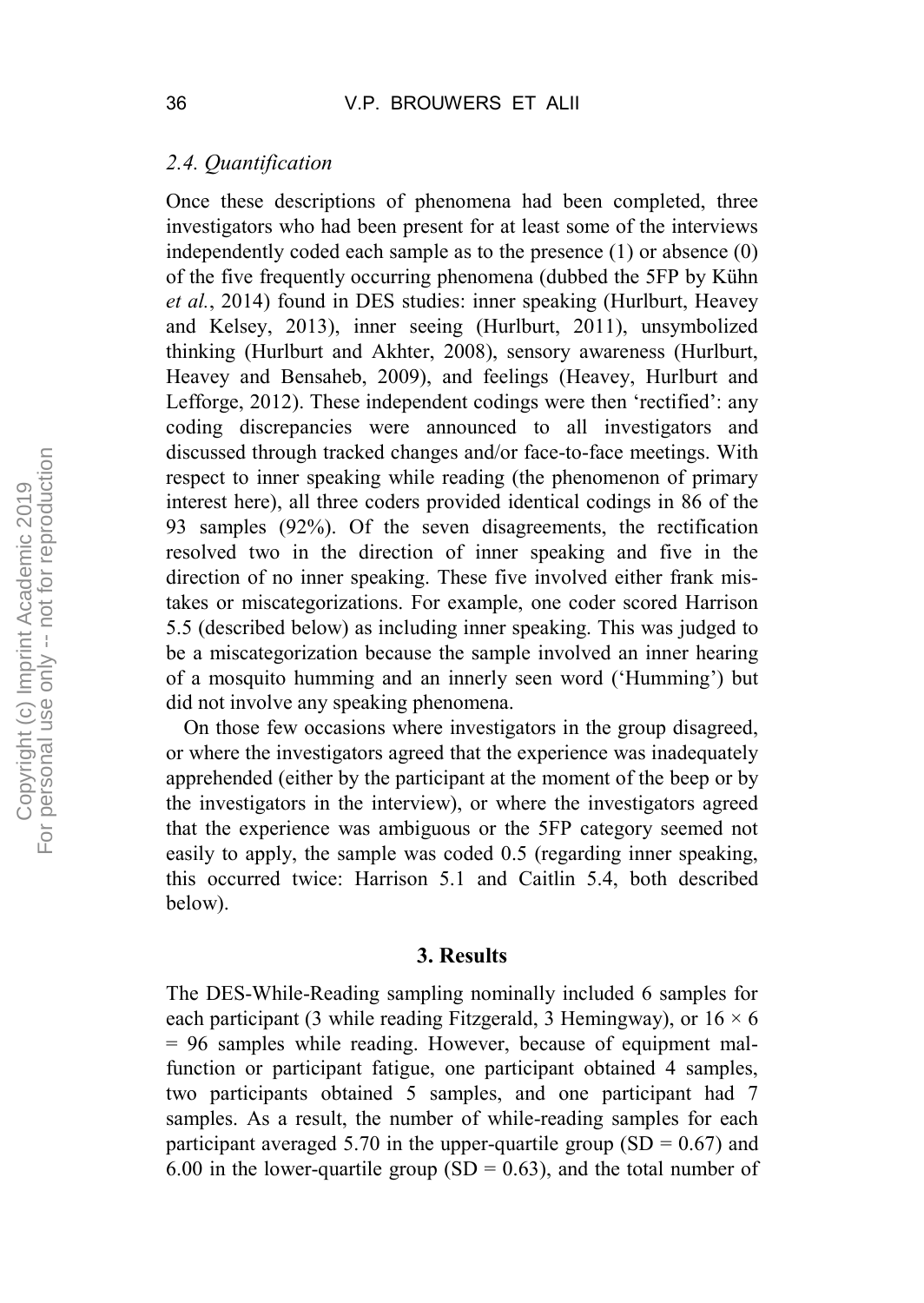while-reading samples was 93: 48 while reading Fitzgerald's 'Winter Dreams' and 45 while reading Hemingway's 'Big Two-Hearted River.'

#### *3.1. Quantitative*

Table 1 shows the percentages of each characteristic, broken down by STS quartile and story being read. The first five pairs of columns show the 5FP; these are directly comparable to other DES studies. The right-hand two pairs of columns show results specific to the present study: the percentage of samples that include words of any kind, and the percentage of samples that were unrelated to the reading. A sampled moment could have more than one simultaneous phenomenon (inner speaking and inner seeing, for example, could both be scored 1). Multiple simultaneous instances of the same phenomena (two simultaneous inner seeings, for example) resulted in a score of 1 (not 2). The percentages shown in Table 1 are all unweighted means of the individual participant's percentages. Because, as we have seen, there was a (small) variability in the number of samples each participant contributed, a tabled unweighted mean percentage might deviate (slightly) from the overall mean percentage. For example, for inner seeing, the unweighted mean percentage shown in the top row of Table 1 is 56.1%, whereas the overall percentage (because there were 53 samples where inner seeing was ongoing) was  $100 \times 53 / 93$  = 57.0%. The discrepancies between unweighted mean and overall percentages are all small; none of the conclusions in this paper depend on the manner in which the percentages are computed.

Recall that the object of the Screening phase was to ensure that we would explore the experience of participants who (by questionnaire self-report) believed they had relatively more inner speech and others who believed they had relatively less inner speech. As expected, this aim was accomplished: STS mean scores for upper-quartile participants differed substantially from the lower-quartile participants (71.40 vs. 42.00, independent-samples  $t[14] = 10.62$ ,  $p < 0.0001$ ,  $d = 5.48$ ). However, as shown in the middle panel of Table 1, this questionnairebased division produced no statistically significant differences in the inner experience while reading as apprehended by DES and quantified by the 5FP: the smallest *p* value for the 5FP was 0.45. Therefore we will collapse STS quartiles and present the results for all 16 participants. A similar conclusion can be reached for the story being read: for the most part we will collapse the Fitzgerald and Hemingway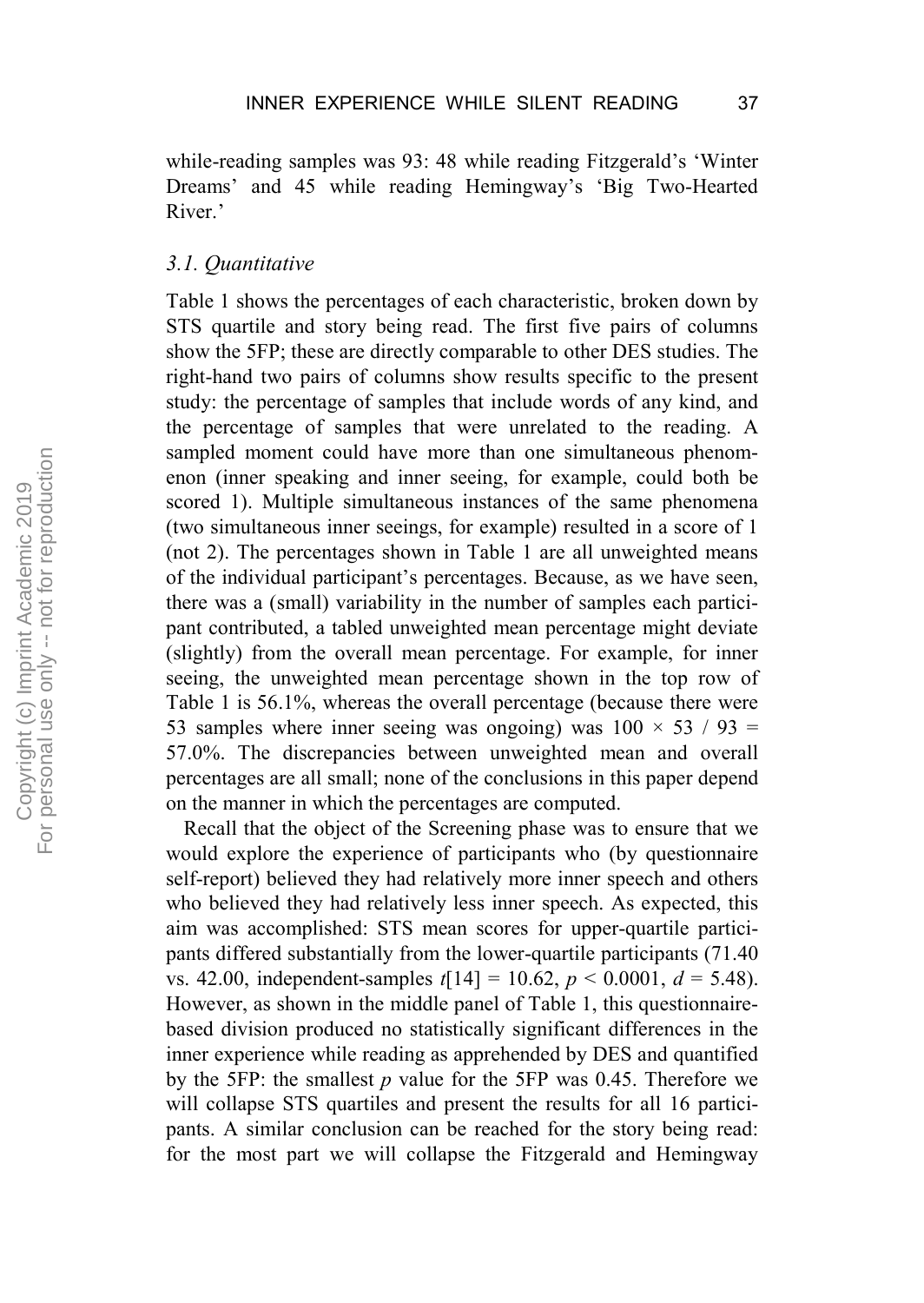|                                                 | 5FP <sup>b</sup>       |                   |                          |                   |                          |                   |                         |                   |                          | Words of<br>any kind <sup>c</sup> |                          | Unrelated<br>to reading |                          |                   |
|-------------------------------------------------|------------------------|-------------------|--------------------------|-------------------|--------------------------|-------------------|-------------------------|-------------------|--------------------------|-----------------------------------|--------------------------|-------------------------|--------------------------|-------------------|
|                                                 | Inner<br>Speaking      |                   | Inner<br>Seeing          |                   | Unsymbolized<br>Thinking |                   | Feeling                 |                   | Sensory<br>Awareness     |                                   |                          |                         |                          |                   |
| All $(n = 93)$                                  | $\overline{M}$<br>12.9 | <u>SD</u><br>19.5 | $\boldsymbol{M}$<br>56.1 | <u>SD</u><br>34.8 | $\boldsymbol{M}$<br>13.1 | <u>SD</u><br>15.6 | $\boldsymbol{M}$<br>6.4 | <u>SD</u><br>29.5 | $\boldsymbol{M}$<br>25.0 | <u>SD</u><br>21.1                 | $\boldsymbol{M}$<br>29.5 | <u>SD</u><br>26.7       | $\boldsymbol{M}$<br>11.5 | <u>SD</u><br>19.0 |
| STS <sup>ª</sup> quartile                       |                        |                   |                          |                   |                          |                   |                         |                   |                          |                                   |                          |                         |                          |                   |
| Upper $(n = 57)$                                | 15.8                   | 23.7              | 51.8                     | 32.6              | 13.7                     | 16.9              | 5.0                     | 38.5              | 25.0                     | 21.2                              | 38.5                     | 28.8                    | 15.0                     | 21.4              |
| Lower $(n = 36)$                                | 7.9                    | 8.7               | 63.2                     | 40.3              | 12.1                     | 14.6              | 8.3                     | 14.6              | 25.0                     | 23.0                              | 14.6                     | 14.7                    | 5.6                      | 13.6              |
| t (14; upper vs lower) <sup>a</sup>             | 0.78                   |                   | $-0.62$                  |                   | 0.19                     |                   | $-0.53$                 |                   | 0.00                     |                                   | 1.87                     |                         | 0.96                     |                   |
| $p$ (upper vs. lower) <sup>e</sup>              | 0.451                  |                   | 0.547                    |                   | 0.853                    |                   | 0.607                   |                   | 1.000                    |                                   | 0.082                    |                         | 0.353                    |                   |
| $d$ (upper vs. lower)                           | 0.40                   |                   | $-0.31$                  |                   | 0.10                     |                   | $-0.27$                 |                   | 0.00                     |                                   | 0.97                     |                         | 0.50                     |                   |
| Story                                           |                        |                   |                          |                   |                          |                   |                         |                   |                          |                                   |                          |                         |                          |                   |
| Fitzgerald $(n = 48)$                           | 19.8                   | 26.7              | 52.1                     | 40.7              | 14.3                     | 17.1              | 7.3                     | 38.0              | 28.1                     | 32.0                              | 38.0                     | 29.5                    | 12.5                     | 26.9              |
| Hemingway ( $n = 45$ )                          | 6.8                    | 20.0              | 60.9                     | 40.9              | 10.9                     | 19.4              | 5.2                     | 24.5              | 20.8                     | 24.0                              | 24.5                     | 35.4                    | 10.4                     | 26.4              |
| $t$ (15; Fitz vs Hem) <sup><math>t</math></sup> | 2.09                   |                   | $-0.89$                  |                   | 0.70                     |                   | 0.37                    |                   | 0.77                     |                                   | 1.76                     |                         | 0.22                     |                   |
| $p$ (Fitz vs. Hem) <sup>e</sup>                 | 0.054                  |                   | 0.387                    |                   | 0.494                    |                   | 0.718                   |                   | 0.455                    |                                   | 0.098                    |                         | 0.872                    |                   |
| $d$ (Fitz vs. Hem)                              | 0.53                   |                   | $-0.22$                  |                   | 0.18                     |                   | 0.09                    |                   | 0.19                     |                                   | 0.44                     |                         | 0.06                     |                   |

*Table 1.* Inner experience phenomena percentages while reading, averaged for participant, by STS<sup>a</sup> quartile and by story. <sup>a</sup> STS = Self-Talk Scale (Brinthaupt, Hein and Kramer, 2009); <sup>b</sup> 5FP = Five Frequent Phenomena (Kühn *et al.*, 2014); <sup>c</sup> Includes inner speaking; <sup>d</sup> Independent samples; <sup>f</sup> Uncorrected; <sup>f</sup> Dependent samples.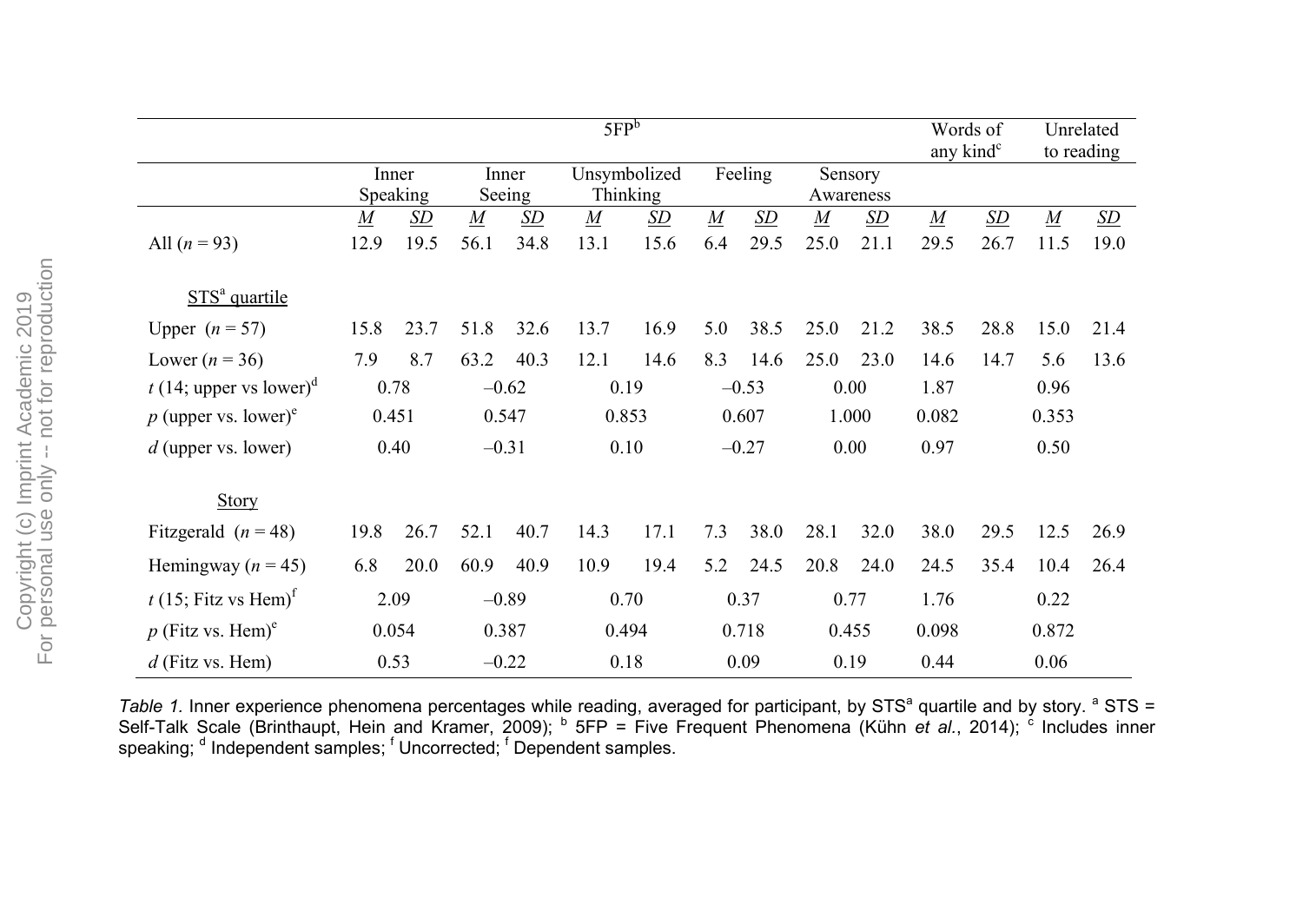results. Thus for most of our purposes, the top ('All') row of Table 1 is the most important. We note that some of the effect sizes reported in Table 1 are moderate or large, so it is possible that replication with larger sample sizes might well produce statistically significant results.

#### *3.2. Phenomena: Pristine Inner Experience While Reading*

We now turn to the main results of interest here: the experiential phenomena that occur while reading the short stories.

**Unrelated to the reading.** As shown in the top row, right-hand column of Table 1, participants' mean percentage of samples unrelated to the reading was 11.5%. That is, in 11 out of 93 samples, either the participant had broken off reading at the time of the beep or reading continued but the 'mind had wandered'. Of these 11, two involved inner speaking, one involved words present not spoken, six involved sensory awareness, five involved unsymbolized thinking, one involved inner seeing, and two did not contain any of the 5FP (the counts do not add up to 11 because some samples contain multiple characteristics). One could argue that we should exclude from all the percentage denominators summarized in Table 1 experiences where the participant had broken off reading, making the denominator of an overall percentage 82 instead of 93. We have not done so because the determination of what constitutes 'unrelated' is somewhat slippery; here again, the ramifications are all small (the percentages in Table 1 would be multiplied by a factor of approximately 1.13), and none of the conclusions in this paper depend on the manner in which the percentages are computed.

We will work our way across the remainder of the top row of Table 1, beginning with the largest value.

**Visual Imagery**. As shown in the top row of Table 1, by far the predominant characteristic of inner experience while reading was inner seeing (sometimes called visual imagery or seeing images). Participants experienced inner seeing in 56.1% of their while-reading samples. Here is one typical example (all participant names are pseudonyms; 'Harrison 5.4' refers to the fourth sample on Harrison's fifth sampling day; information inside square brackets is provided to contextualize the experience but is not part of the participant's inner experience that was ongoing at the moment of the beep):

Harrison 5.4: [Harrison is reading Hemingway's 'Big Two-Hearted River', a scene where the main character, Nick, is lying in the shade of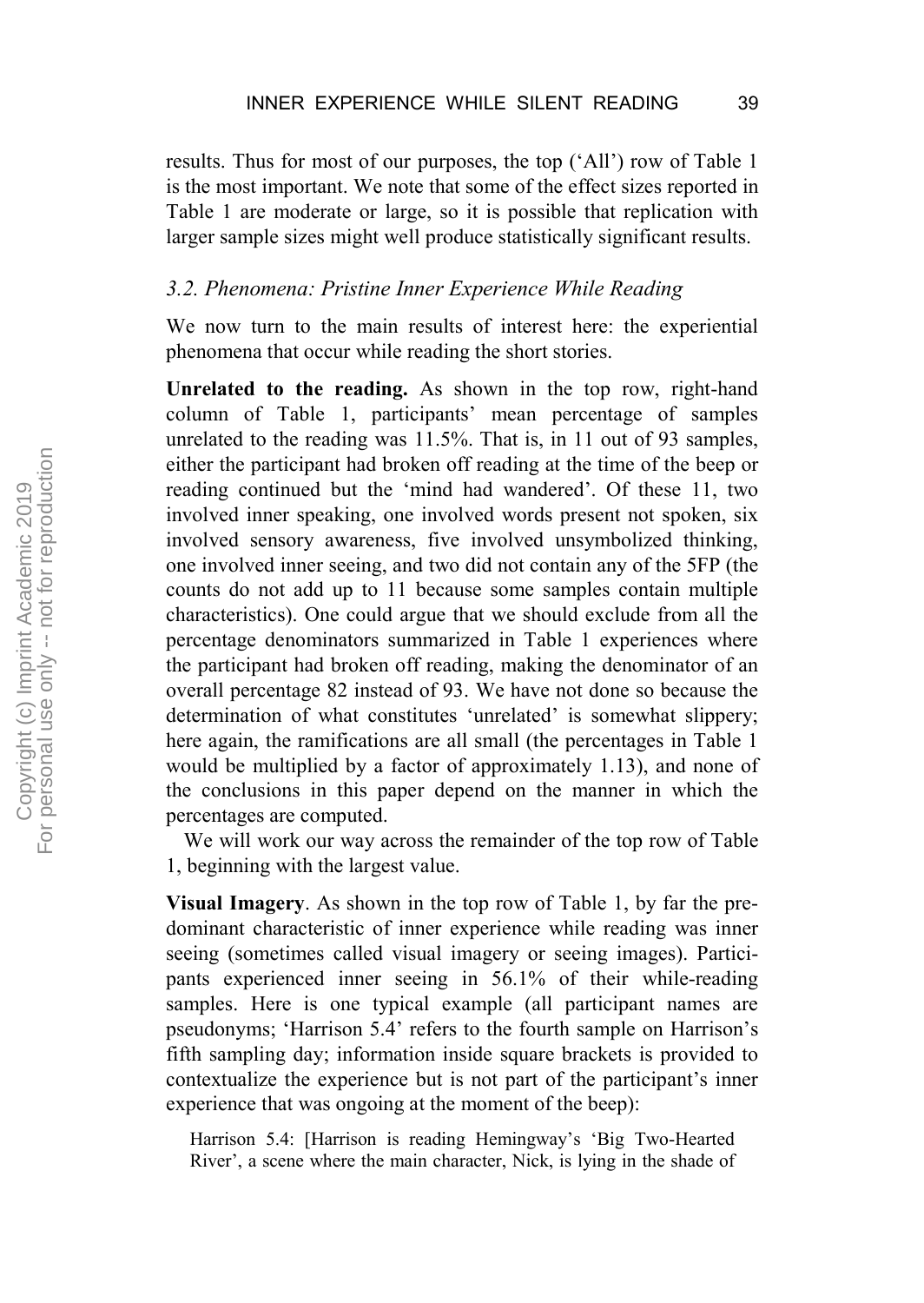a pine tree looking up through the branches at the sky.] Harrison is innerly seeing a pine tree as if he were lying on his back underneath the branches, looking up. The branches, the dark green of the needles, and the light blue of the daytime sky are part of his experience, but the most salient aspect is the tree. This is a first-person inner seeing. That is to say, it is not just a view of the tree from underneath the branches; it is as if Harrison experiences himself under the tree seeing upwards.

We intend in a subsequent paper to describe and provide examples of the various kinds of inner seeing phenomena. This open-beginninged study examined the inner-seeing samples with the same care and differentiation as will be described for inner words in the next section, but space constraints require that this paper focus on only one main set of phenomena, here the various kinds of inner word phenomena.

**Words While Reading.** As shown in the top row, second-from-right pair of columns of Table 1, participants' mean percentage of samples where some form of words were experienced while reading was 29.5%. Participants experienced words while reading in 25 of their 93 while-reading samples. We identified five distinct word-related phenomena that occurred while reading; each is discussed below but summarized here: (1) one sample included a silent speaking of the text; (2) two samples involved silent hearing of the text; (3) fifteen samples involved a focus on a specific word or words from the text but were not a simple inner reading of the text; (4) four samples involved words in response to the text — content that was related to the text but not of the text itself; (5) three samples involved words seemingly unrelated to the text.

**Silent speaking of the text.** In one instance (1.1% of 93 reading samples or 4% of the 25 reading samples where words occurred), the participant was innerly speaking the text being read. That is, only one of our 16 participants had any instances of silent speaking of the text while reading our short stories. Here is the instance:

Caitlin 5.3: [Caitlin is reading Fitzgerald's 'Winter Dreams.'] At the moment of the beep, Caitlin is cognitively anticipating, trying in some cognitive (non-visual, non-worded) way to imagine what [main character] Dexter is laughing at, which is about 60% of her experience. Simultaneously, Caitlin is innerly saying the sentence as she reads it; at the moment of the beep she is saying 'he was laughing' in her own voice; this saying occupies about 40% of her experience.

*Silent hearing of the text.* Because the phenomenon of hearing is very different from the phenomenon of speaking, DES separates the phenomenon of inner hearing from that of inner speaking (inner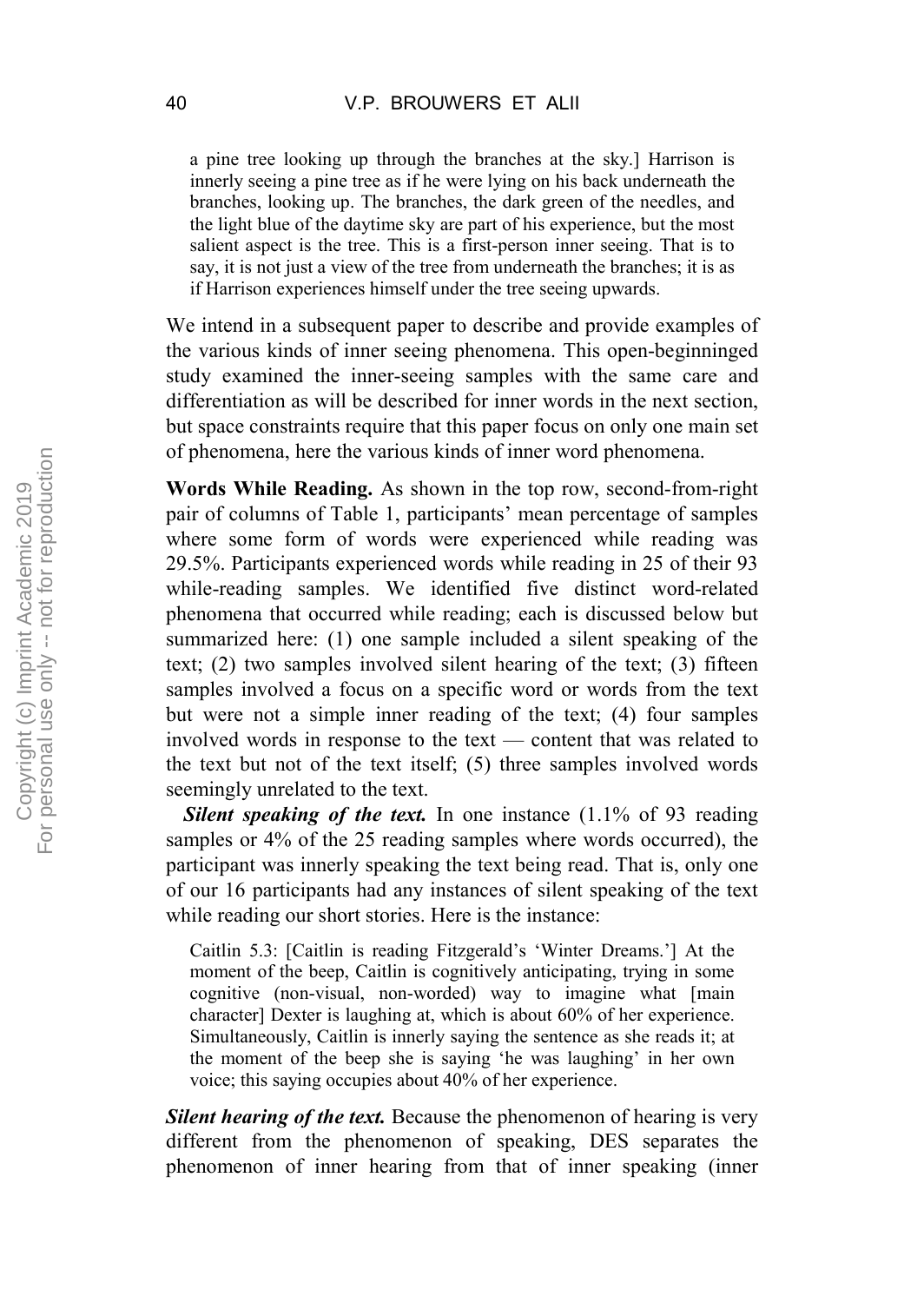hearing is not one of the 5FP; see Hurlburt and Heavey, 2002; Heavey and Hurlburt, 2008). In two samples (2.2% of 93 reading samples or 8% of the 25 reading samples where words occurred), both from participant Maddi, the participant was innerly hearing the text being read. For example:

Maddi 5.2: [Maddi is reading the 'Winter Dreams' sentence, '"I'm afraid I'm boring you," he responded quickly.'] At the moment of the beep, Maddi is innerly hearing herself reading 'I'm afraid.' [Her sense was that she would have heard the remainder of the sentence had she not been interrupted by the beep.] The reading is heard in her own natural voice. [She was reading with comprehension, although that aspect was not in experience.]

Maddi's second such example (sample 5.4) was very similar, hearing 'Sharp at the edge', the beginning of the 'Big Two-Hearted River' sentence 'Sharp at the edge of this extension of the forest floor commenced the sweet fern'. In both instances, Maddi heard her own voice, in a natural tone, speaking words written in the story. That is, the characteristics of the hearing did not depend on whether the written text was directly quoted dialogue (sample 5.2) or description (sample 5.4); in both instances the hearing was of her own voice, not that of the story's character.

*Focus on specific word or words from the text that were not simple reading.* In 13 instances (14.0% of 93 reading samples or 52% of the 25 reading samples where words occurred), the participant experienced a particular word or words from the text, but these experienced words were not simply a part of a silent speaking of the text. Three of these involved a temporal and/or otherwise separation of pieces of the text. For example:

Caitlin 5.5: [Caitlin is reading 'The swamp was perfectly quiet' in 'Big Two-Hearted River'.] At the moment of the beep, Caitlin is innerly seeing a dark, quiet swamp in the distance, including a small body of water and trees. The inner seeing is not detailed and is about 60% of her experience. Simultaneously, the word 'quiet' and the words 'the swamp was perfectly' are both simultaneously present to her but in two distinctly different ways. 'Quiet' is more prominent, experienced as probably spoken or perhaps both spoken and heard. The words 'the swamp was perfectly' are somehow 'on her mind', somehow actively/ purposefully/specifically being kept alive in memory — she is holding on to the words — as she processes the remainder of the sentence. [That is, this keeping-in-mind is *not* merely that the words are in short-term memory, but rather that she experiences herself as specifically involved in intentionally keeping those words in memory. It was not clear how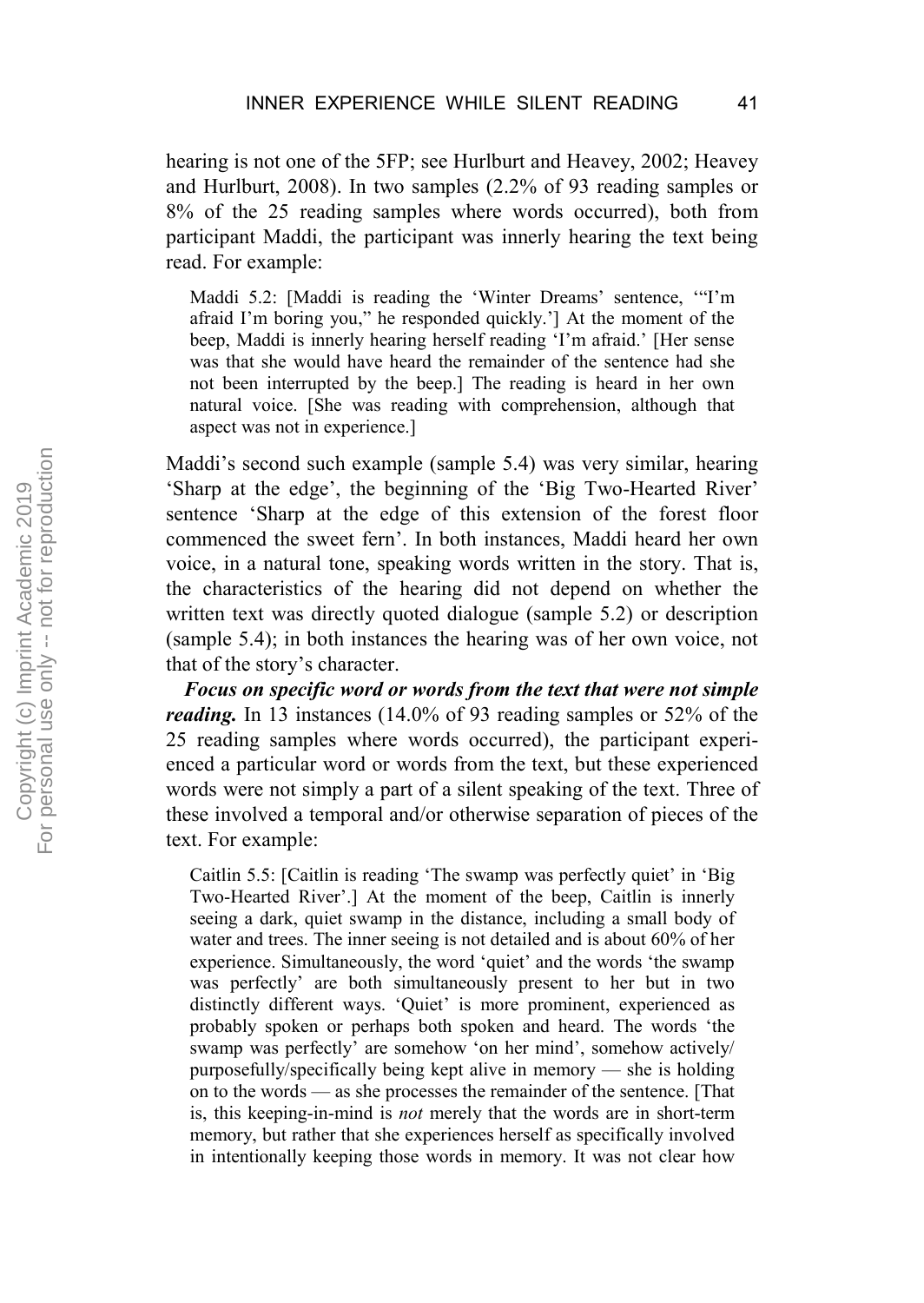those words were experienced: perhaps spoken, perhaps heard, perhaps both, perhaps some other way that was difficult to describe.]

Caitlin 5.6: [Caitlin is reading '…into the fast water' in 'Big Two-Hearted River'.] At the moment of the beep, 'water' and 'into the fast' are experienced in two different ways. She is innerly saying/hearing 'water' in her own inner voice. Simultaneously, the words 'into the fast' are lingering, apparently in her voice as she is actively, purposely keeping these words in her experience [apparently the same kind of doing-of-keeping-in-mind phenomenon described in her sample 5.5]. The inner speaking of 'water' is about 70% of her experience. Caitlin is also innerly seeing river water flowing towards her. She sees the flowing water without riverbanks, etc. She sees her (right) hand in the water so that the flowing water is hitting the back of her fingers.

Harrison 5.1: [Harrison is reading 'Winter Dreams' with comprehension, but this was apparently happening outside of awareness.] At the moment of the beep, he is innerly seeing a woman's face from the cheekbones up, specifically the eyes, forehead, cheeks, and hair. The eyes are brown and are experienced to be perhaps 25% larger than they would actually be. The hair is brown and done without bangs. [After the beep Harrison described the face as being that of his girlfriend, but the girlfriend-ness was not part of his experience at the moment of the beep.] The eyes are the most salient portion of the inner seeing. Also in his experience are the words 'passionate eyes', present in an 'inner auditory' manner [Harrison was not sure if they were innerly spoken or innerly heard]. The words have a 'lingering' quality as if they were 'hanging around' from a moment before. That is, the words 'passionate eyes' were in the middle of a sentence that he had already read to the end, but those two words experientially continued while the reading progressed and the inner seeing took place. [Of the total experience Harrison described the face as being 90% of the experience and the words as 10%.]

Those examples describe text words that were innerly spoken or heard, but this phenomenon is very different from simply 'silently speaking the text' as that phrase is typically intended. Caitlin had, for whatever reason, experientially broken apart the read text and experienced words as existing in two different ways. Both Caitlin and Harrison had extended the words from where they might naturally have occurred had there been a simple silent articulation of the text. Note that neither had broken off from reading to engage in this experience — this is apparently the way their experience occurs while reading is ongoing.

In three samples, the reader was somehow engaged with a read word in a manner that is not part of the story's meaning. For example: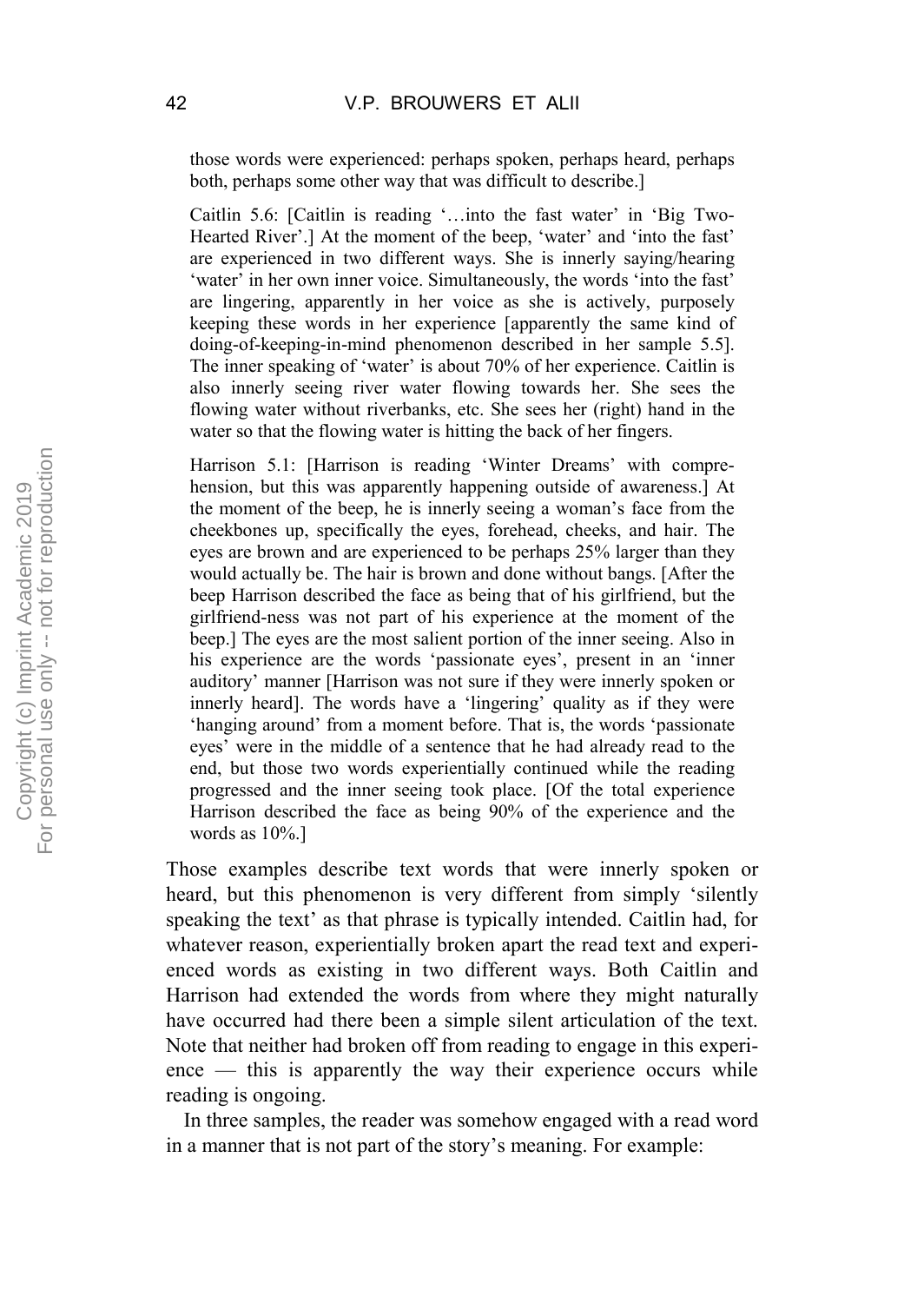Felicity 5.0A: [Felicity had just read a 'Winter Dreams' sentence that included the word 'Mortimer', which she had innerly said in the midst of reading. The rest of the sentence had not been innerly said.] Now, at the moment of the beep, Felicity is sensing a stabbing pain in a localized region on the surface of the front, middle, upper portion of her left thigh. She is also experientially disliking the word 'Mortimer' the word is ugly or negative. The disliking is experienced more as mental than as physical or emotional.

Nina 5.1: [Nina, whose last name is Mendoza, had just read a 'Winter Dreams' sentence about the character Judy Jones.] At the moment of the beep, Nina is innerly saying 'Judy Jones Nina Mendoza Judy Jones Nina Mendoza' repeatedly at a slightly fast pace. She is innerly hearing the way these names sound. [She is somehow comparing the sounds of her own and the character's names and likes the way these names sound, but these aspects were not directly in her experience at the beep.]

Pamela 5.1: At the moment of the beep, Pamela is innerly speaking 3–4 repetitions of the word 'gingham' in different ways. [She is not familiar with the word 'gingham', and is apparently trying to figure it out.] The beep catches her somewhere in the middle of the repetition when she is saying something like 'ging ham'. The words are spoken in her own voice. [Pamela's experience had lost contact with the reading task at this moment.]

In these cases, the reader was innerly speaking words of the text, but these are not actually silent speakings of the text — the readers' experience involved some characteristic of the word itself, not related to the ongoing story.

In two examples, there was an experienced distortion of a characteristic of the words:

Isobel 5.1A: [Isobel is reading the 'Winter Dreams' description of Mr. Hart winking at Dexter.] At the moment of the beep, she is innerly seeing Mr. Hart's face with an eye winking. The eye is the most prominent part of the face and the rest of the face is indistinct. At the same time, Isobel is looking at the text that reads 'swifter ball', which she sees as one word, 'swifterball', even though the actually presented words have a space between them. She may have been wondering what 'swifterball' means. [Whether the wondering was actually experienced at the moment of the beep we were not sure.]

Harrison 5.5: [Harrison is reading the 'Big Two-Hearted River' passage that mentions the humming of a mosquito.] At the moment of the beep, Harrison is innerly hearing the loud humming of a mosquito near his right ear. This loud humming occupies almost all of Harrison's experience, perhaps 95%. Harrison is also simultaneously innerly seeing the word 'Humming', seen in something like Times New Roman font, similar to what was presented in the computer display, although the innerly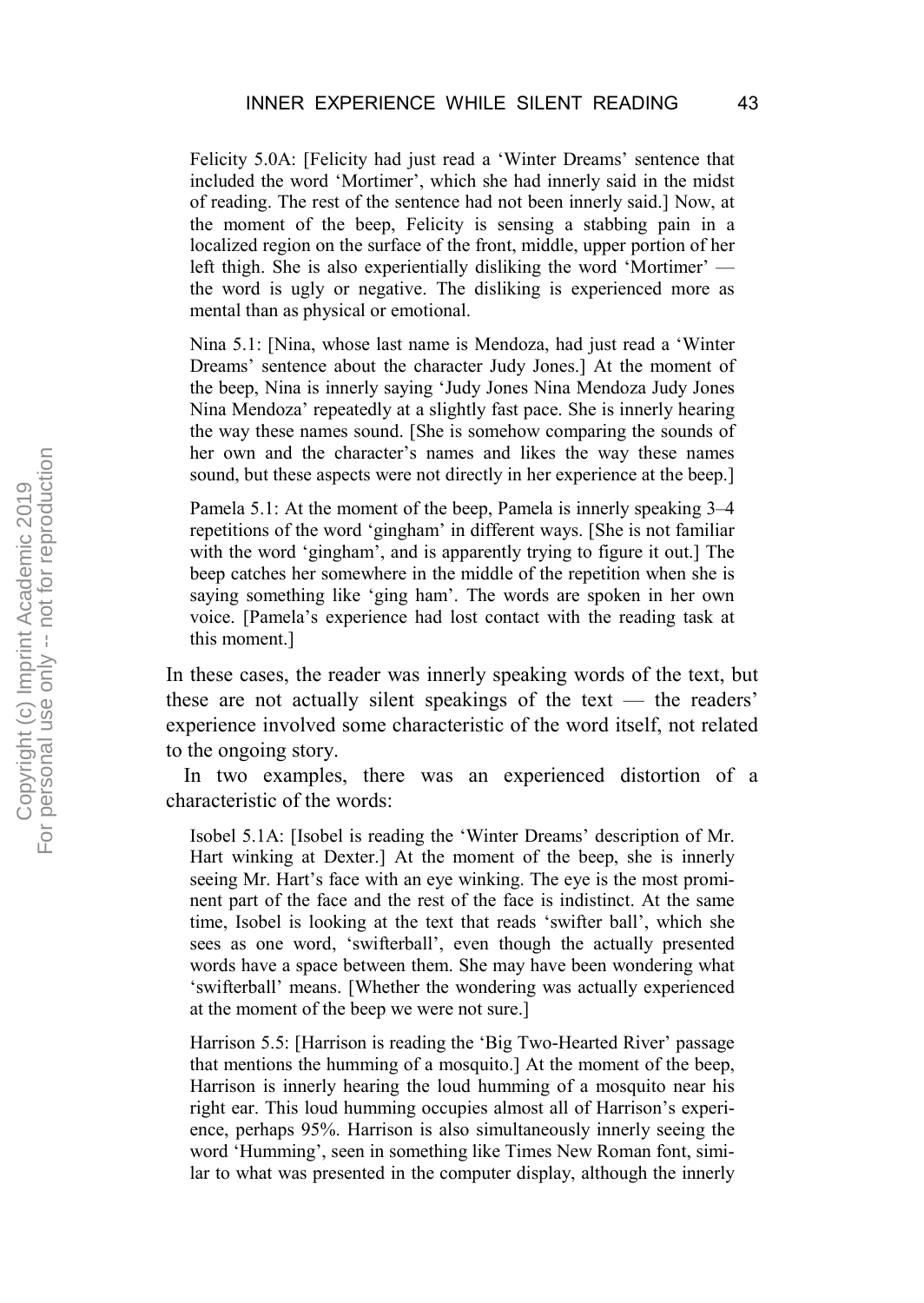seen word was capitalized ('Humming') whereas the actual read word had been all lower case. The innerly seen word was also somewhat larger than the actually read word 'humming'. [This inner seeing is not prominent in his experience, perhaps only about 5%.]

In one example, the reader seemed to be using the word as part of a visualization process:

Isobel 5.2: [Isobel is reading 'Winter Dreams.'] At the moment of the beep, she is seeing the words 'terrible afternoon' and is simultaneously feeling her thumb as it is dug into by the fingernail on her left middle finger. At the same time, she is hearing herself say, in her own voice with a quizzical inflection, 'terrible [which she pronounced something like "treble"] afternoon'. She is actively, intentionally trying to create a mental seeing that somehow conveyed 'terrible/treble afternoon'. [So far, she had not been successful in creating this seeing; that is, she was waiting for a seeing of 'treble afternoon' to come.]

There were four examples where the reader was in some way focused on a word or short phrase, and where this focus was not experienced as being part of the reading or part of a sentence. Here are two examples:

Adele 5.4: [Adele is reading 'Big Two-Hearted River' and is seeing the word 'rested' on the screen.] She is simply seeing 'rested'; nothing else is in her experience.

Jenni 5.5: [Jenni had noticed the word 'mosquito' and was connecting mosquito bites to feeling itchy. Reading was not ongoing at this time.] At the moment of the beep, the word 'mosquito' is present in Jenni's experience, but is not spoken, heard, or seen. Also at the moment of the beep, Jenni is feeling itchy on the lower calf of her right leg. There is no specific size or shape to the itchiness, no specific quality (it is not a mosquito-bite itch), and it is a general itchiness, not particularly located on or under the skin.

*Words in response to the text.* In four instances (4.3% of 93 reading samples or 16% of the 25 reading samples where words occurred), words were experientially present that were in response to, but not directly reflective of, the text. In three of these, all from the same participant, these responses were innerly spoken. For example:

Barbara 5.1: [Barbara is reading with comprehension the 'Winter Dreams' passage: 'The quality of exaggeration, of thinness, which had made her passionate eyes and down-turning mouth absurd at eleven, was gone now. She was arrestingly beautiful.' However, at the moment of the beep, that passage itself is *not* in her experience. Instead,] Barbara is innerly saying, 'Awww, he likes her', in her own voice with a sweetly sentimental tone.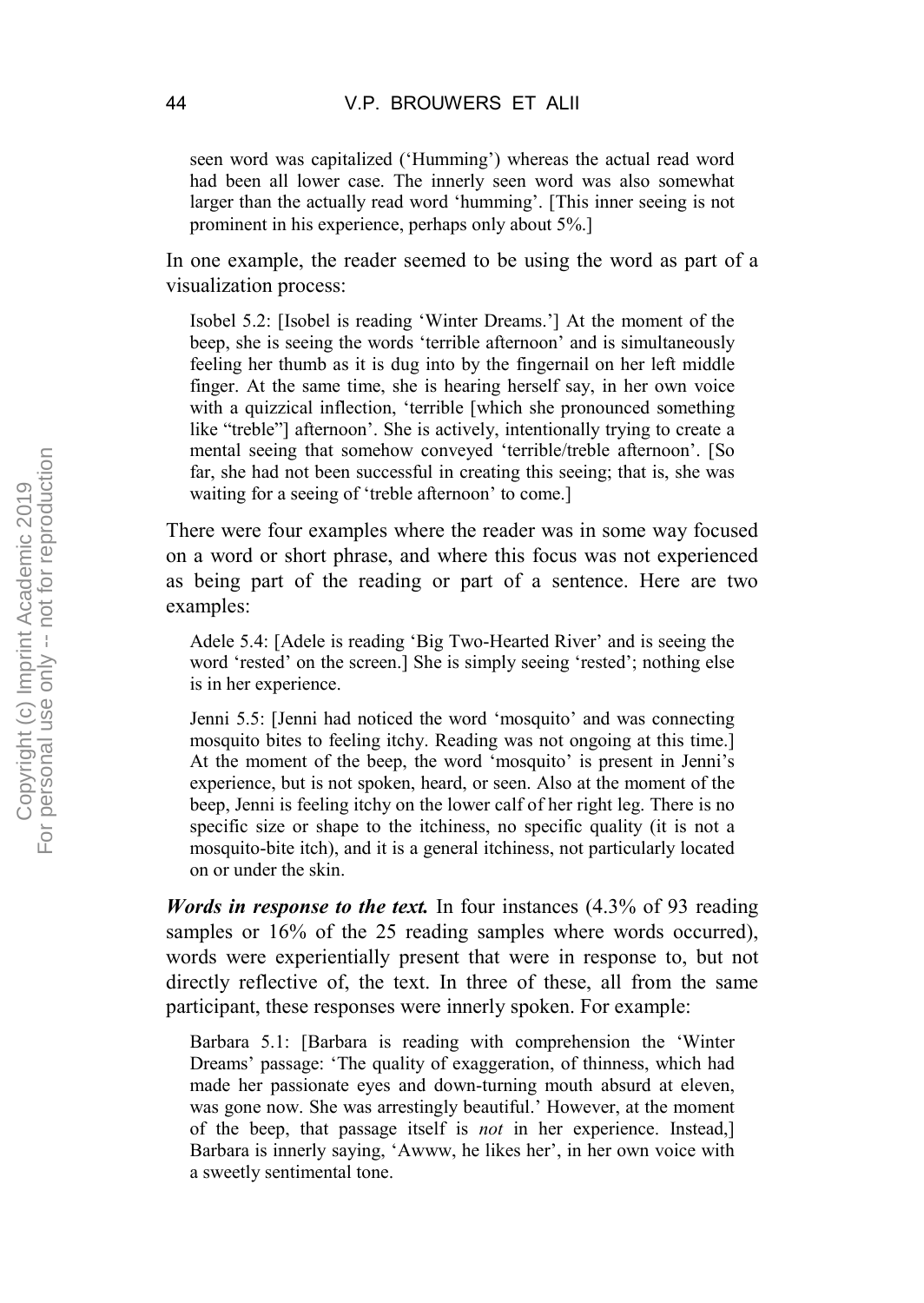Barbara 5.3: [A few seconds before the beep, Barbara had read a 'Winter Dreams' passage about Judy moving away.] At the moment of the beep, Barbara is innerly saying, 'Why did you leave in the first place?' in her own voice in a blaming tone. Simultaneously, Barbara is experiencing something bodily that is similar to this tone — more or less like rolling her eyes — but it was not clear exactly how she experiences this.

These speakings are self-generated sentences; no portion of 'Awww, he likes her' or 'Why did you leave in the first place?' actually appear in the reading itself. Rather, they are a comment on action in the story.

In one instance, the participant generated a novel phrase in response to the reading. However, in this case, the words were merely present, not innerly spoken:

Jenni 5.2: [Jenni is reading 'Winter Dreams', where Dexter was talking about having been kissed by Judy. Reading is ongoing with comprehension but was not in experience.] At the moment of the beep, Jenni is wondering why Dexter wants to kiss Judy. There are words present in Jenni's experience, which might be 'why would he want to kiss her' or 'why did he want to kiss her'. These words are not spoken, heard, or seen, but Jenni was confident that specific words were present, even though she could not be confident about some of the details of those words (such as whether the word was 'would' or 'did'). Also at the moment of the beep, Jenni is feeling irritated; this is a mental feeling that she feels in her head. The thinking about the kissing and the feeling are equally present in experience.

*Words unrelated to the text***.** In three instances (3.2% of 93 reading samples, or 12% of the 25 reading samples where words occurred, or 27.3% of the 11 samples unrelated to the reading) there was ongoing inner speaking that was unrelated to the reading. In those instances, the participants had no experience of the reading task (whether some sort of reading process was ongoing is not known). For example:

Barbara 5.5: [Barbara's eyes are pointed at the screen, but the story is not present in her experience in any way.] At the moment of the beep, Barbara is innerly saying to herself, 'I need to ask my boss if I can leave early', in her own voice with a flat tone.

In one instance, there were words experienced as ongoing that were not innerly spoken:

Emma 5.4: [Emma's leg had started to shake.] At the moment of the beep, the sequence of words 'my leg started shaking' is present, but it is not spoken, even though the words are clearly present in some way. Also present is the content *right this moment* and *quickly* (referring to the shaking leg), but these are not experienced as words or in any other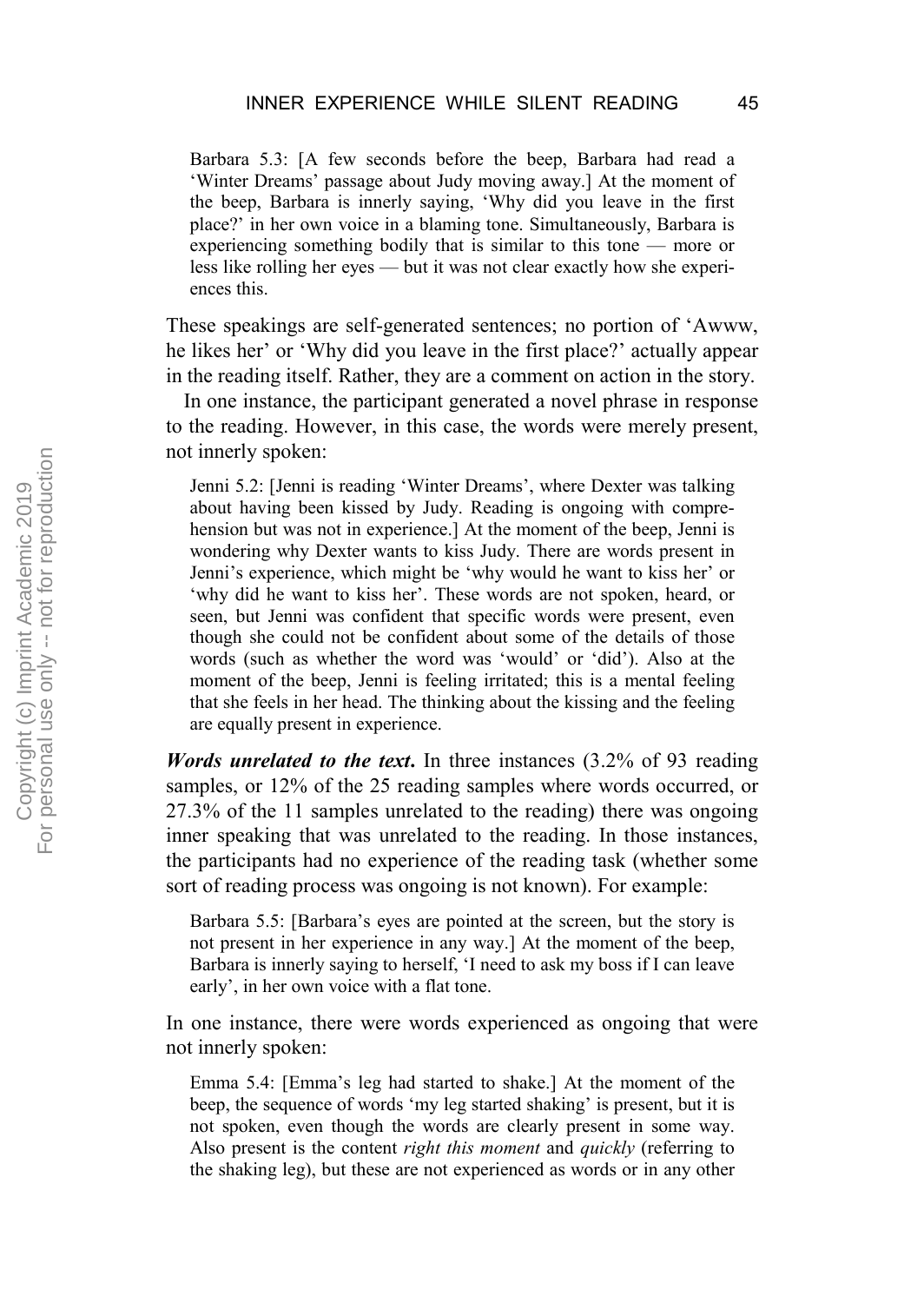symbols — they are a cognitive or unsymbolized extension or amplification of the words that are present. Also present in her experience is the sensation of her leg shaking up and down quickly. [She described her experience as 50% feeling her leg's shaking and 50% the thoughty observation.]

**Sensory Awareness.** As shown in the top row, fifth pair of columns of Table 1, participants' mean percentage of samples involving sensory awareness was 25.0%. That is, there were 24.5 instances where the participant's experience included sensory awareness, 'the individual's being immersed in the experience of a particular sensory aspect of his or her external or internal environment without particular regard for the instrumental aim or perceptually complete objectness' (Hurlburt, Heavey and Bensaheb, 2009, p. 232). Here is a typical example in which the participant experienced a real-world sensory awareness congruent with the action in the story:

Pamela 5.6: At the moment of the beep, Pamela is feeling the physical sensation of the movement of her toes as they wiggle [she was wiggling them, but the agency thereof was not in her experience]. At the same time, she is thinking/feeling happy about wiggling her toes, which is perhaps more of a cognitive experience rather than a feeling experience. [She wasn't confident about the distinction between thinking and feeling in this regard. While Pamela had just read that the character in the story 'wiggled his toes in the water', her experience at this moment had left the story behind and was focused on her own toes wiggling.]

In some instances, the sensory awareness that was ongoing while the participant was reading related to an imagined sensation mentioned in the story. For example, Harrison's experience of the humming of the mosquito (described above at sample 5.5) was an imagined sensory awareness experience that was congruent with an element from the narrative.

**Unsymbolized Thinking.** As shown in the top row, third pair of columns of Table 1, participants' mean percentage of samples involving unsymbolized thinking was 13.1%. That is, there were 12.5 instances where the participant's experience included unsymbolized thinking, 'the experience of an explicit, differentiated thought that does not include the experience of words, images, or any other symbols' (Hurlburt and Akhter, 2008, p. 1364). For example:

Olivia 5.3: At the moment of the beep, Olivia is considering how the title of the story ['Winter Dreams'] ties into the story; this involves an inner seeing and an analytical component that compares the winter weather to the cold nature of the woman. Olivia is innerly seeing a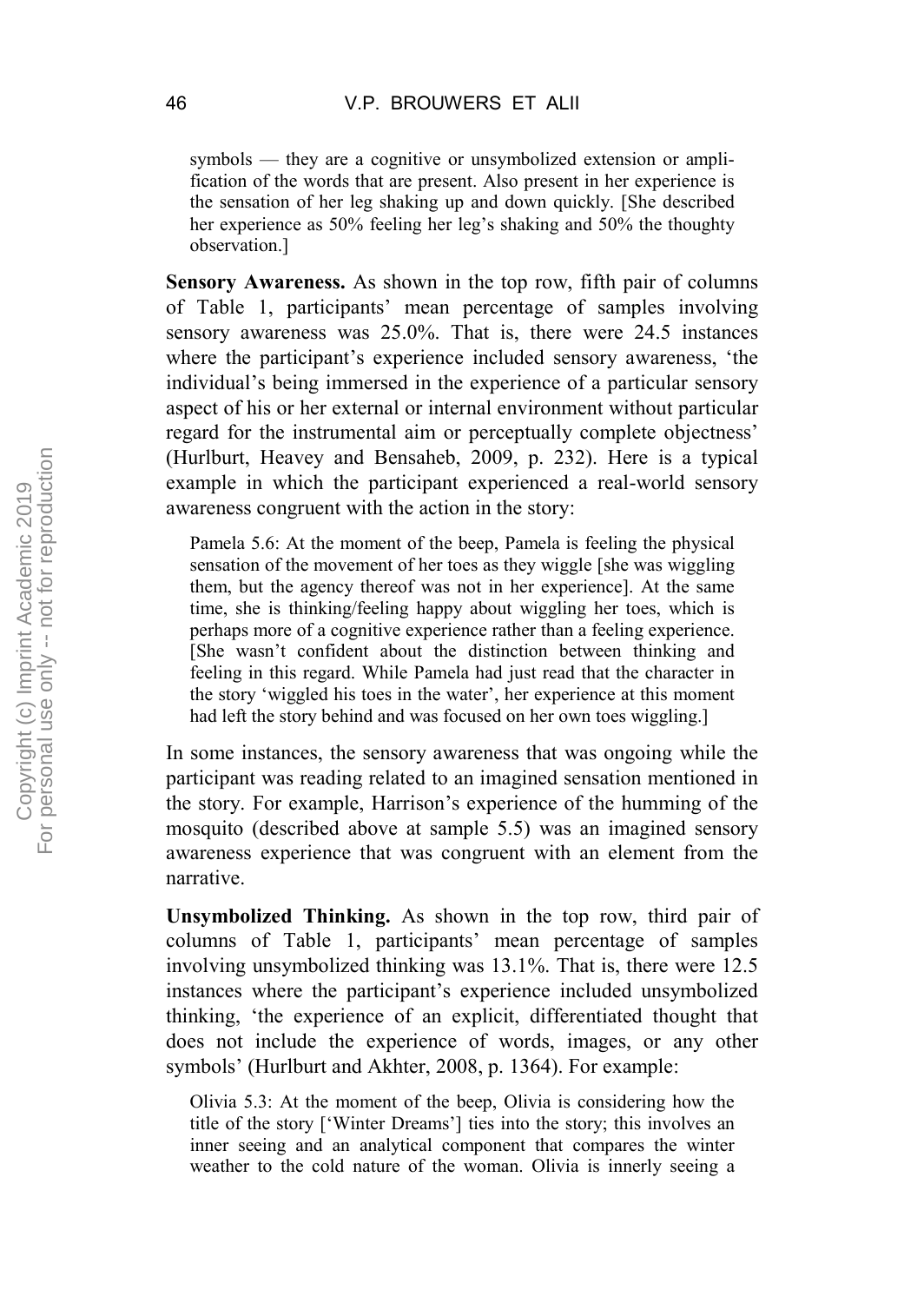snow-covered golf course at night, which involves pine trees and open hills. The seeing is tinted blue [which Olivia explained was not unusual, just her description of night lighting] and in the point of view of the character standing on the golf course. The analytical component involves a complex cognition, including mentally comparing/contrasting the female character to the winter scene, which involves themes of coldness, that the woman is emotionally cold, but that the woman is also seen positively, so Olivia is trying to recall a positive element to the winter scene, and also wondering if she has missed any other similarity. [Olivia was no longer experientially reading, and she was not sure if her eyes were still tracking the text.]

**Inner Speaking.** As shown in the top row, first pair of columns of Table 1, participants' mean percentage of samples involving inner speaking was 12.9%. There were 11 samples confidently coded as inner speaking and 2 samples (coded as 0.5) in which it was unclear whether the experience qualified as inner speaking. Thus, in approximately 12 instances (12.9% of 93 samples, or 48% of the samples where words occurred), the participant was innerly speaking at the moment of the beep. We have described seven of the confident examples (Caitlin 5.3, 5.6; Nina 5.1; Pamela 5.1; Barbara 5.1, 5.3, 5.5) and both unconfident samples (Caitlin 5.5 and Harrison 5.1) above. In only one of the 12 instances (Caitlin 5.3) was the participant innerly speaking the text as read. Inner speaking other than innerly speaking the text as read involved speaking in response to the text (e.g. Barbara 5.1: 'Awww, he likes her'); speaking unrelated to the text (e.g. Barbara 5.5: 'I need to ask my boss if I can leave early'); or a focus on specific word or words from the text that were not simple reading (e.g. Caitlin 5.6: 'water' and 'into the fast' are experienced in two different ways).

**Feelings.** As shown in the top row, fourth pair of columns of Table 1, participants' mean percentage of samples involving feelings was 6.4%. That is, there were 6 instances where the participant's experience included feelings, the experiential aspect of emotion (Heavey, Hurlburt and Lefforge, 2012). Feelings were generally reflective of the ongoing story content. For example:

Jenni 5.3: [Reading was ongoing with comprehension, but the reading was not in experience.] At the moment of the beep, Jenni is feeling mildly sad along with Dexter [whose girlfriend had left him]; this is a mental feeling that she felt in her head [and is directly related to the plot of the story].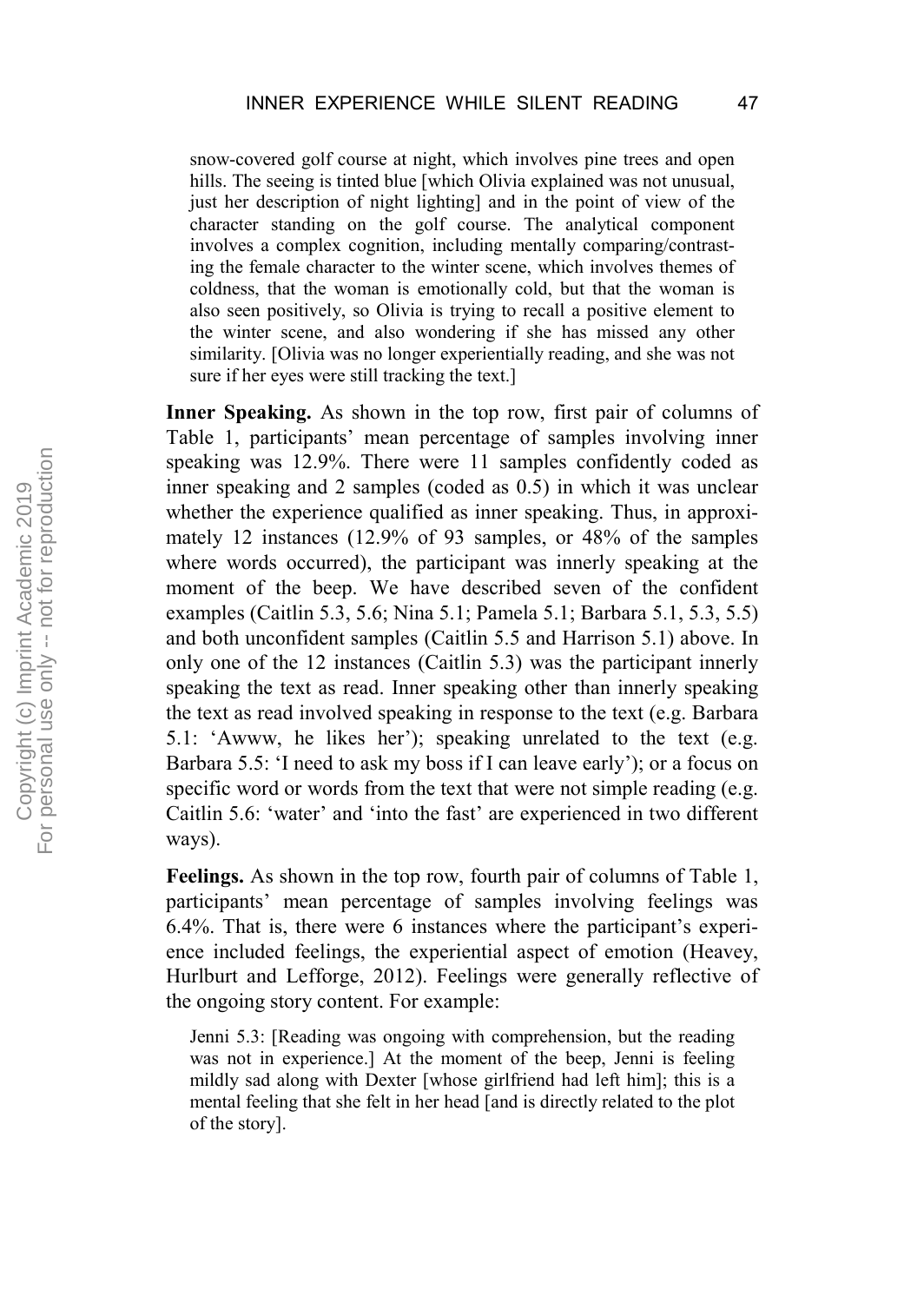#### *3.3. The Story*

The bottom panel of Table 1 shows the participants' unweighted average percentages broken down by story (Fitzgerald or Hemingway). There was, perhaps, somewhat more inner speaking while reading the Fitzgerald story than while reading Hemingway (19.8% vs. 6.8%, dependent-samples  $t(15) = 2.09$ ,  $p = 0.054$ ), and somewhat more words of any kind present during Fitzgerald than Hemingway  $(38.0\% \text{ vs. } 24.5\%, t(15) = 1.76, p = 0.098)$ . The remaining 5FP phenomena do not approach significance.

#### **4. Discussion**

The main aim of this paper is to glimpse and describe, with as high fidelity as we can, the naturally ongoing ('pristine') inner experience that spontaneously occurs during everyday reading. We found that innerly seeing imagery closely or loosely related to the story was common (we will say more about that in a separate paper). We found that inner words were present in 29.5% of our samples; we have provided careful descriptions of such words above, and focus our discussion on this experience of inner words while reading.

Perhaps our most startling finding was that *we found only three instances (3% of 93 samples) where the text was directly experienced as spoken or heard while reading.* Our results are in stark contrast with other researchers' estimates, which typically range from 53% (Moore, 2016) to an assumption of close to 100% (Filik and Barber, 2011; Perrone-Bertolotti *et al.*, 2014). We consider four possible explanations of this huge discrepancy.

(1) The participants in the present study might have been unusual. This study took pains to minimize this possibility: we selected participants randomly from a large stratified pool, and our stratification was based on self-reported self-talk frequency. Our sample thus included self-reported higher-frequency and lower-frequency self-talkers, but participants in neither group silently spoke or heard the text being read. It seems unlikely that we had somehow selected just those readers who did *not* typically innerly speak the text.

(2) Perhaps the Fitzgerald and Hemingway stories, or the sampled moments within them, just happen to be of the kind that do *not* invite innerly speaking the text. Hardyck and Petrinovich's (1970) electromyographic study suggested that light reading may not involve inner speech. However, Moore's (2016) large-sample studies found that type of reading content (novel, play, poetry, abstract philosophy) did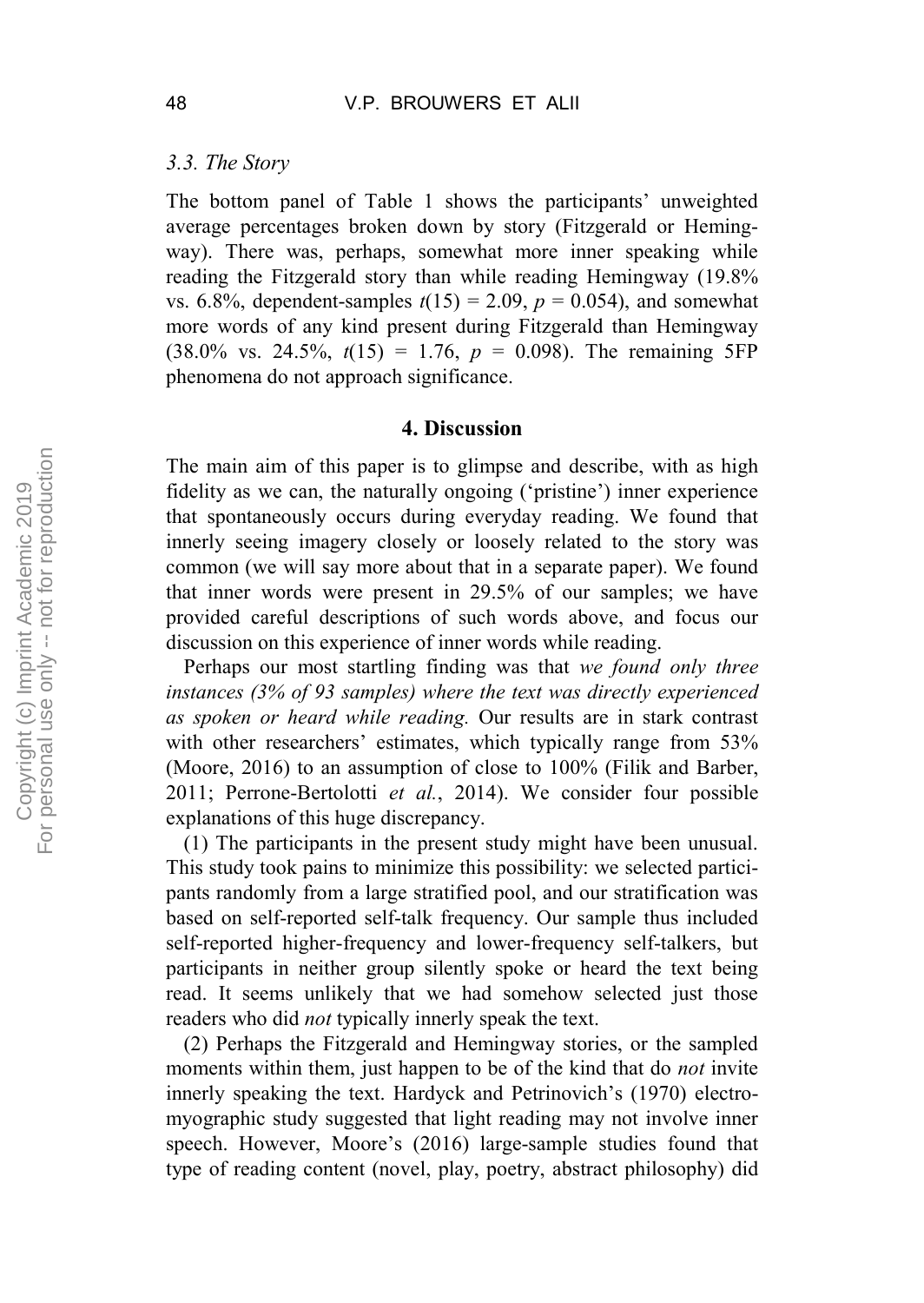not appreciably alter inner voice frequency. It therefore seems unlikely that the reading selection was itself responsible for our low frequency of innerly spoken text.

We note that even if  $(1)$  or  $(2)$  is correct, then this study undermines the widespread opinion that innerly speaking the text is ubiquitous; accepting (1) or (2) would indicate that at least *some* reading by *some* people is performed without innerly speaking the text; further research would then be required.

(3) Our study may have systematically discouraged participants from reporting inner speech. However, the DES apprehension of inner speech is done with high reliability (Hurlburt and Heavey, 2002), and DES incorporates many strategies for high fidelity apprehensions and descriptions of each individual sample (Hurlburt, 2011). Furthermore, 29.5% of our while-reading samples involved the inner experience of some sort of words — they simply were not innerly spoken words of the text. Furthermore, our participants often expressed surprise (or astonishment) that they had been reading with comprehension without speaking the words, something they themselves believed to be impossible. We think it unlikely that our participants overlooked actually ongoing inner speaking of the text.

Some might hold that the inner speech while reading is compressed and therefore not recognized by DES. We have argued against that position (Hurlburt and Heavey, 2015) but, if true, then the contribution of this paper is that characterizations such as 'Most of the time we can *clearly hear* our voice saying the words in the text' (Rayner *et al.*, 2012, p. 187; emphasis added) should be recognized as substantially misleading. Some might hold that because the reading experience is predominately visual, the inner vocal aspects have disappeared from memory before the DES interview would get to them. We have argued against that position (Hurlburt, 2011). It is beyond the scope of this paper to address all such methodological issues, but there are extensive discussions in Caracciolo and Hurlburt (2016), Hurlburt (2011), Hurlburt and Heavey (2001; 2006; 2015), Hurlburt and Schwitzgebel (2007), Weisberg (2011), and all the contributors to his special issue. We accept as defensible the position that explorations of inner experience are too fraught to be of value to science and therefore that DES findings should not be accepted. We disagree, but we think that if science is to adopt that view, *no* descriptions of inner experience should be accepted unless one has used and defended an experiential methodology superior to DES, in which case the contribution of the present paper would be to discourage scientists from beginning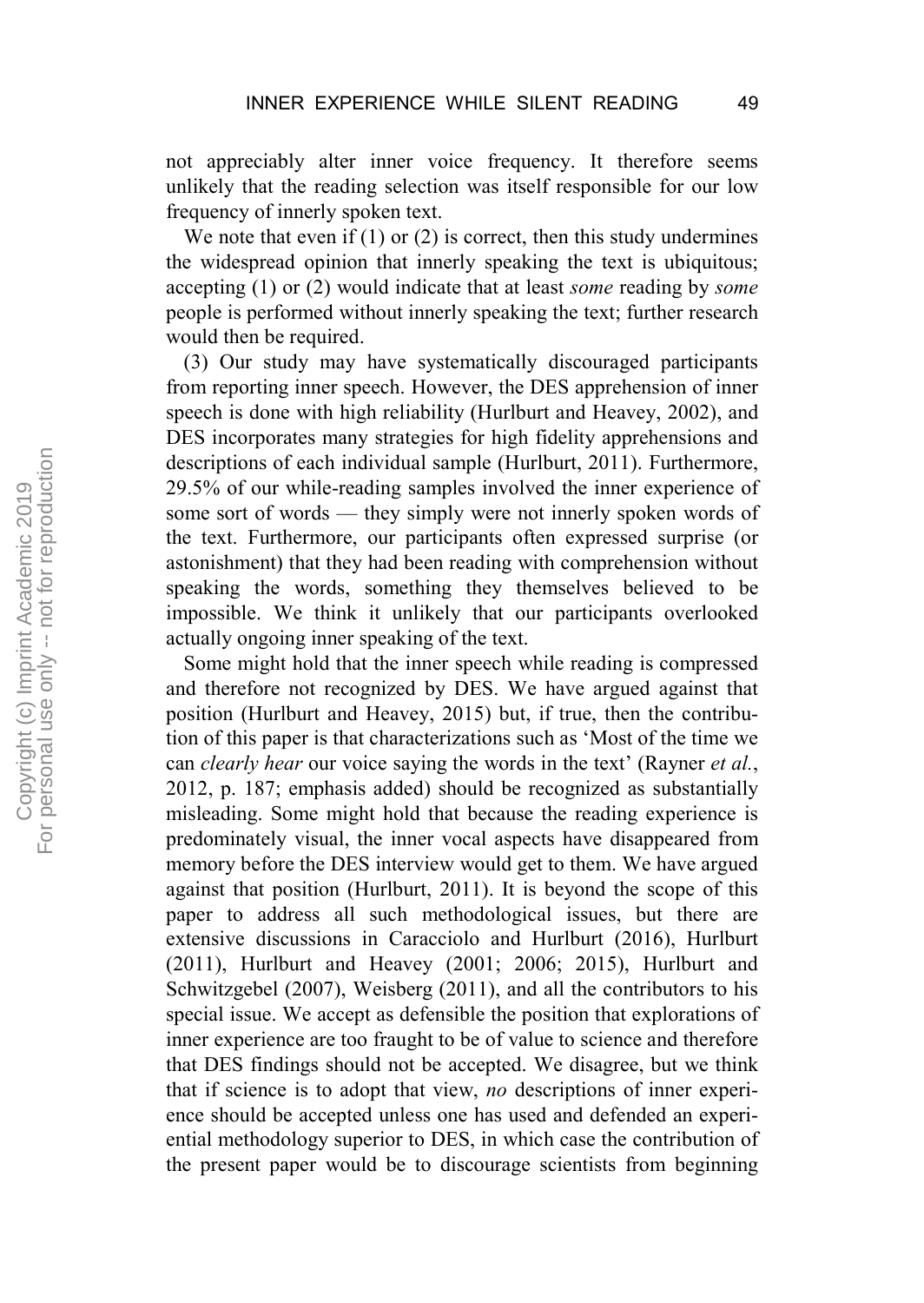their papers with sentences such as 'Most people hear a little voice inside their head when thinking, reading, writing, and remembering' (Oppenheim and Dell, 2008, p. 529).

(4) Perhaps others have dramatically overestimated the frequency of silently speaking the read text. Elsewhere (Hurlburt, Heavey and Kelsey, 2013), we have noted that presuppositions about the ubiquity of inner speech abound (e.g. 'Human beings talk to themselves every moment of the waking day'; Baars, 2003, p. 106), whereas the DES natural-environment sampling shows that inner speaking frequency is about 25%. No other studies of reading attempt to bracket presuppositions about inner speech, and such failure can lead to substantial misrepresentation of inner experience characteristics (Hurlburt and Heavey, 2015). For example, Vilhauer (2017) collected online questionnaire data from 571 participants, finding that 80.7% of respondents innerly hear a voice *sometimes* or *always* while reading. By contrast, only 1 of our 16 participants (6%) experienced hearing an inner voice while reading. We believe the large discrepancy is the result of Vilhauer's failure to bracket presuppositions: DES interviews robustly show that untrained people report inner speech when none is actually present; furthermore, when speech is indeed experienced, people routinely initially refer to that speech as 'heard' when actually it is experienced as spoken.

Alderson-Day, Bernini and Fernyhough (2017) examined a questionnaire provided to readers of *The Guardian* newspaper. Of 1,566 respondents, 51% answered *Most of the time* or *All of the time* to the question 'Do you ever hear characters' voices when you are reading?' The present study found 0%. We believe that respondents to questionnaires endorse items in accord with their presuppositions rather than in accord with their actual experience.

We have argued elsewhere about the pervasive and pernicious character of presuppositions (Hurlburt, 2011; Hurlburt and Schwitzgebel, 2007; 2011a) and the particularly problematic characteristics of self-initiated introspection (Hurlburt and Schwitzgebel, 2011b). In short, if one asks, *What is my experience while reading?* and then self-initiates reading-while-simultaneouslycharacterizing-my-experience, that overlaid reading-whilecharacterizing task is very likely to involve experienced words even though natural reading does not.

The present study did not begin with the presupposition that inner speech while reading is rare. We would have been just as happy to have found 100% inner speaking of the text. Our contribution then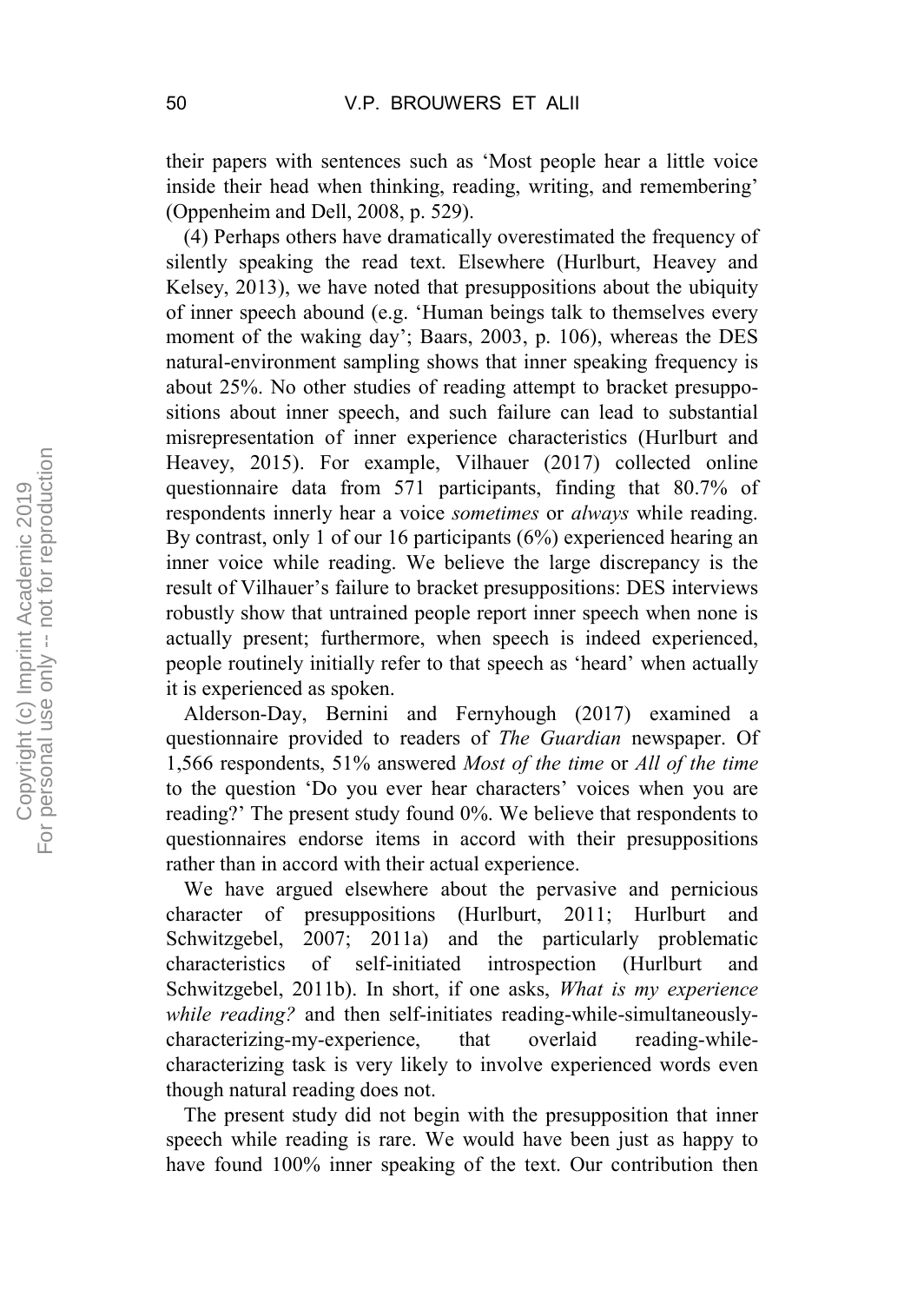would have been to describe the characteristics of innerly spoken text: own voice or other's? Voice of the text's character? Inflected or monotone? Fast or slow? Condensed or complete? Our method sought to be even-handed with respect to inner speaking.

Much of experimental psychology can be regarded as an attempt to avoid presuppositions altogether (by measuring physiology or behaviour that does not require first-person interpretation) instead of attempting to bracket the presuppositions within first-person reports. For example, Gunraj and Klin (2012) explored the question of whether silent reading incorporates supposed features of the speaker's voice by measuring the time necessary to complete a reading task. Their results should be understood as direct evidence against such incorporation: the reading times of their silent readers in the natural reading condition were *not* affected by the speaker's speech rate. Abramson and Goldinger (1997) had participants read single words, a situation far different from natural reading. Kurby, Magliano and Rapp (2009) and Alexander and Nygaard (2008) had readers engage with more naturalistic texts, but they provided audio recordings of the passage writers' voices, so the reading task would be more mimicry than the *de novo* creation of voices that our Fitzgerald and Hemingway readers would have to perform. Even setting aside that difference, their results were mixed.

In sum, we believe that the questionnaire respondents' high frequencies of inner voices while reading are the result of presuppositions, a situation not contradicted by experimental evidence. We therefore believe that (4) is correct: science *does* dramatically overestimate the incidence of inner speaking while reading.

#### *4.1. Conclusion*

Our results provide an unusually rich glimpse into the (largely unknown) naturally occurring experiential phenomena while reading. Our results suggest that words are not frequent features of the pristine inner experience while reading classical short stories, occurring in less than a third of our samples; that when words are present while reading they are often *not* the words of the text (reading, with or without comprehension, may involve the experience of words that are entirely different from those present in the text); and that when the text's words are experientially present they are not prominent but rather usually a relatively minor aspect of a complex and multi-layered experience.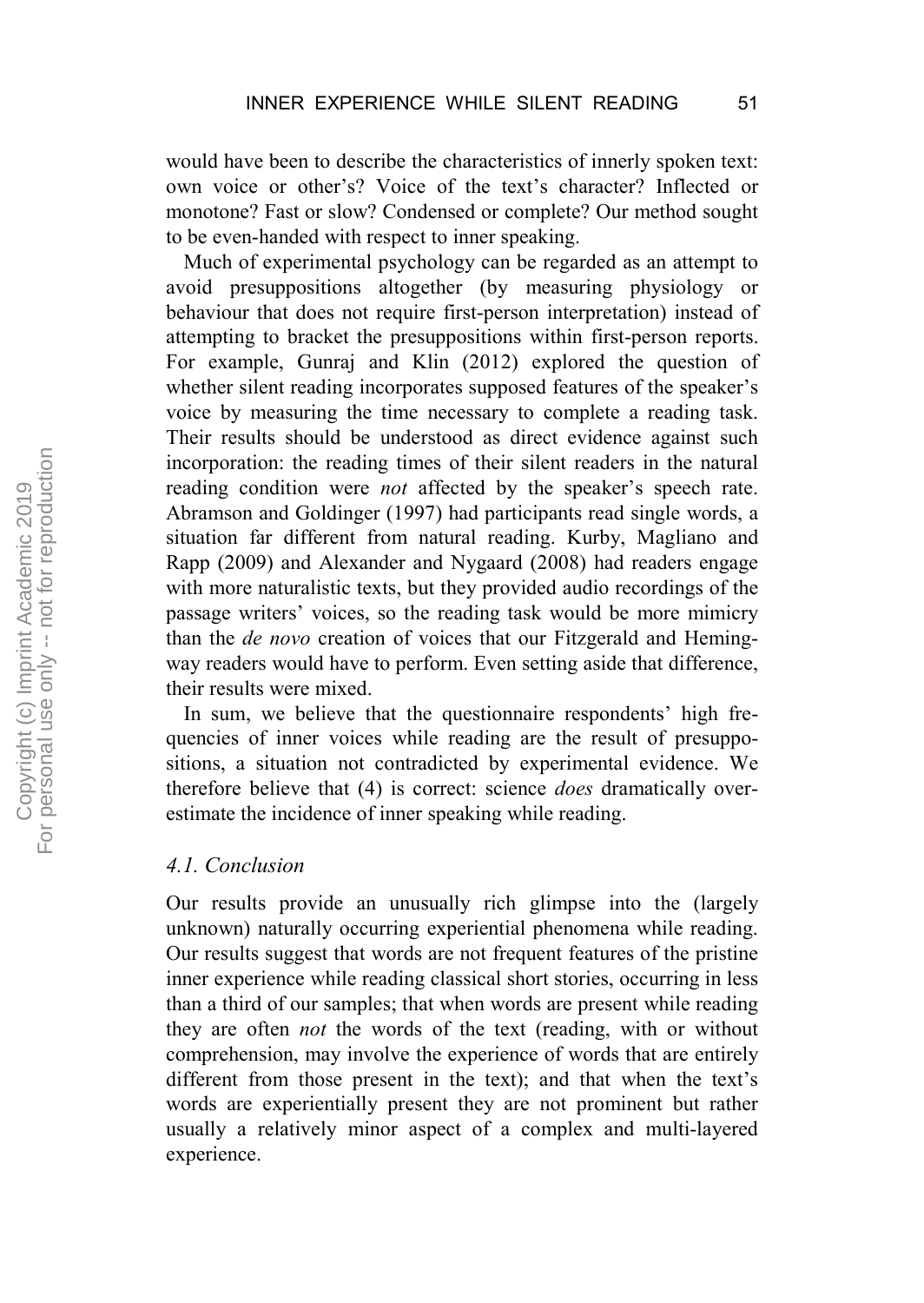Most of these phenomena we have described above are not widely (if at all) discussed in the literature. Recalling Gunraj and Klin's view that any 'theory of reading comprehension is incomplete without an understanding of the types of auditory images that readers form' (2012, p. 137), exploration of this phenomenology would be a large contribution to the theory of reading. We have gone to great lengths to provide high fidelity glimpses into experiential phenomena while reading, but it is of course possible that we are mistaken — we encourage replication by others. If we are not mistaken, these results raise important questions about reading: does the lack of innerly read text apply to other forms of reading? To which readers? In which languages? In which stages of development? What is the relationship between the actual phenomena while reading to reading comprehension? To reading pedagogy? Does pristine experience matter? For what? Clearly there is much work to be done.

#### **References**

- Abramson, M. & Goldinger, S.D. (1997) What the reader's eye tells the mind's ear: Silent reading activates inner speech, *Perception & Psychophysics*, **59**, pp. 1059–1068.
- Alderson-Day, B., Bernini, M. & Fernyhough, C. (2017) Uncharted features and dynamics of reading: Voices, characters, and crossing of experiences, *Consciousness and Cognition*, **49**, pp. 98–109.
- Alexander, J.D. & Nygaard, L.C. (2008) Reading voices and hearing text: Talkerspecific auditory imagery in reading, *Journal of Experimental Psychology: Human Perception and Performance*, **34**, pp. 446–459.
- Baars, B.J. (2003) How brain reveals mind: Neural studies support the fundamental role of conscious experience, *Journal of Consciousness Studies*, **10** (9– 10), pp. 100–114.
- Brinthaupt, T.M., Hein, M.B. & Kramer, T.E. (2009) The Self-Talk Scale: Development, factor analysis, and validation, *Journal of Personality Assessment*, **91**, pp. 82–92.
- Caracciolo, M. & Hurlburt, R.T. (2016) *A Passion for Specificity: Confronting Inner Experience in Literature and Science*, Columbus, OH: Ohio State.
- Filik, R. & Barber, E. (2011) Inner speech during silent reading reflects the reader's regional accent, *PLoS ONE*, **6** (10), e25782.
- Fitzgerald, F.S. (1922, December) Winter dreams, *Metropolitan Magazine.*
- Gunraj, D.N. & Klin, C.M. (2012) Hearing story characters' voices: Auditory imagery during reading, *Discourse Processes*, **49**, pp. 137–153.
- Hardyck, C.D. & Petrinovich, L.F. (1970) Subvocal speech and comprehension level as a function of the difficulty level of reading material, *Journal of Verbal Learning and Verbal Behavior*, **9**, pp. 647–652.
- Heavey, C.L. & Hurlburt, R.T. (2008) The phenomena of inner experience, *Consciousness and Cognition*, **17** (3), pp. 798–810.
- Heavey, C.L., Hurlburt, R.T. & Lefforge, N. (2012) Toward a phenomenology of feelings, *Emotion*, **12** (4), pp. 763–777.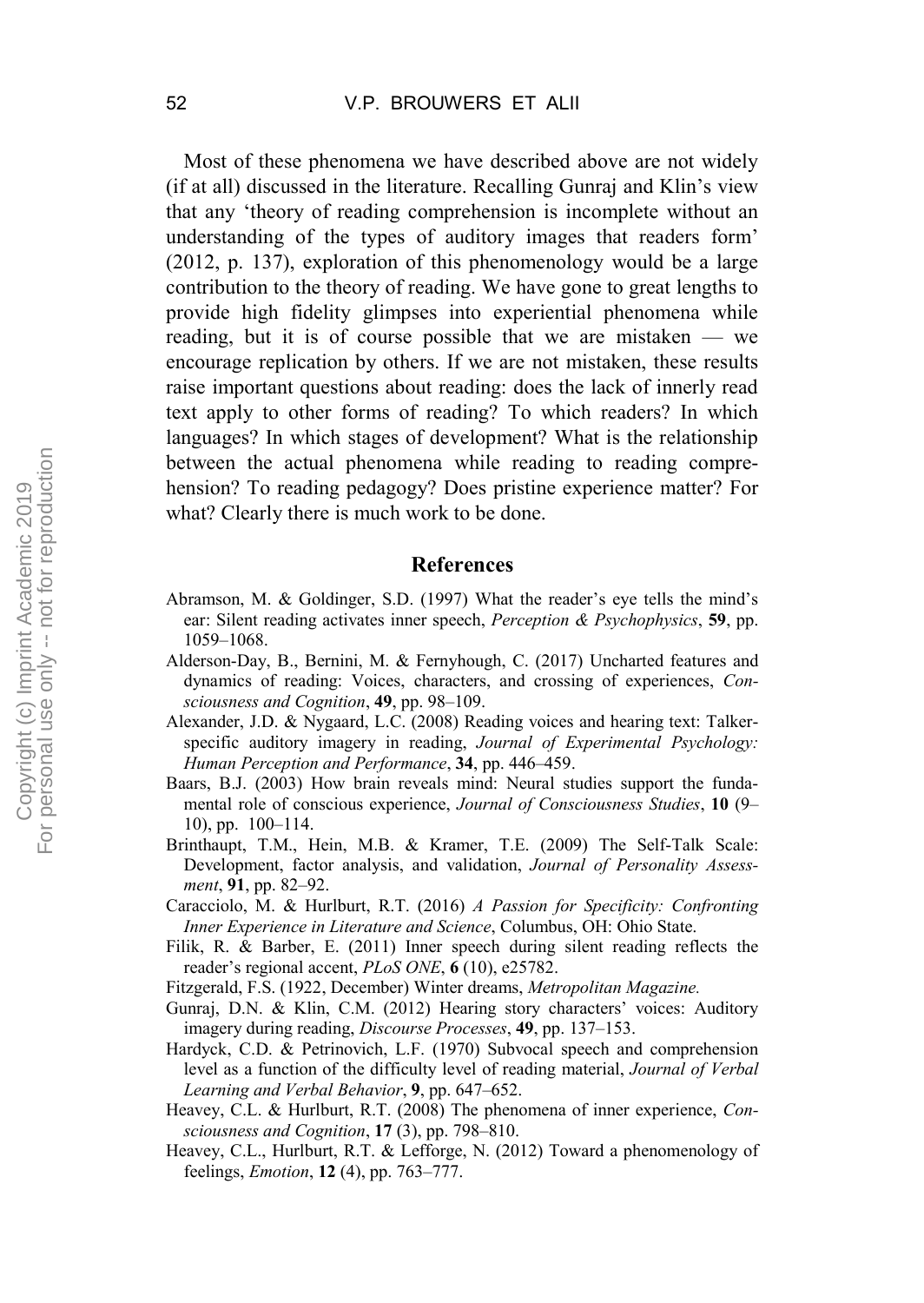- Hemingway, E. (1925) Big two-hearted river, in *In Our Time*, New York: Boni & Liveright.
- Huey, E.B. (1908/1968) *The Psychology and Pedagogy of Reading*, New York: Macmillan.
- Hurlburt, R.T. (2009) Iteratively apprehending pristine experience, *Journal of Consciousness Studies*, **16** (10–12), pp. 156–188.
- Hurlburt, R.T. (2011) *Investigating Pristine Inner Experience: Moments of Truth*, Cambridge: Cambridge University Press.
- Hurlburt, R.T. (2017) Descriptive Experience Sampling, in Velmans, M. & Schneider, S. (eds.) *Blackwell Companion to Consciousness*, 2nd ed., pp. 740– 753, Malden, MA: Blackwell.
- Hurlburt, R.T. & Heavey, C.L. (2001) Telling what we know: Describing inner experience, *Trends in Cognitive Sciences*, **5**, pp. 400–403.
- Hurlburt, R.T. & Heavey, C.L. (2002) Interobserver reliability of Descriptive Experience Sampling, *Cognitive Therapy and Research*, **26**, pp. 135–142.
- Hurlburt, R.T. & Akhter, S.A. (2006) The Descriptive Experience Sampling method, *Phenomenology and the Cognitive Sciences*, **5**, pp. 271–301.
- Hurlburt, R.T. & Heavey, C.L. (2006) *Exploring Inner Experience: The Descriptive Experience Sampling Method*, Amsterdam: John Benjamins.
- Hurlburt, R.T. & Schwitzgebel, E. (2007) *Describing Inner Experience? Proponent Meets Skeptic*, Cambridge, MA: MIT Press.
- Hurlburt, R.T. & Akhter, S.A. (2008) Unsymbolized thinking, *Consciousness and Cognition*, **17**, pp. 1364–1374.
- Hurlburt, R.T., Heavey, C.L. & Bensaheb, A. (2009) Sensory awareness, *Journal of Consciousness Studies*, **16** (10–12), pp. 231–251.
- Hurlburt, R.T. & Schwitzgebel, E. (2011a) Methodological pluralism, armchair introspection, and DES as the epistemic tribunal, *Journal of Consciousness Studies*, **18** (1), pp. 253–273.
- Hurlburt, R.T. & Schwitzgebel, E. (2011b) Presuppositions and background assumptions, *Journal of Consciousness Studies*, **18** (1), pp. 206–233.
- Hurlburt, R.T., Heavey, C.L. & Kelsey, J.M. (2013) Toward a phenomenology of inner speaking, *Consciousness and Cognition*, **22**, pp. 1477–1494.
- Hurlburt, R.T. & Heavey, C.L. (2015) Investigating pristine inner experience: Implications for experience sampling and questionnaires, *Consciousness and Cognition*, **31**, pp. 148–159.
- Hurlburt, R.T. & Heavey, C.L. (in press) Inner speaking as pristine inner experience, in Langland-Hassan, P. & Vicente, A. (eds.) *Inner Speech: Nature, Functions, and Pathology*, Oxford: Oxford University Press.
- Kühn, S., Fernyhough, C., Alderson-Day, B. & Hurlburt, R.T. (2014) Inner experience in the scanner: Can high fidelity apprehensions of inner experience be integrated with fMRI?, *Frontiers in Psychology: Cognitive Science*, **5**, art. 1393.
- Kurby, C.A., Magliano, J.P. & Rapp, D.N. (2009) Those voices in your head: Activation of auditory images during reading, *Cognition*, **112** (3), pp. 457–461.
- Moore, A.T. (2016) *The Experience of Reading*, unpublished doctoral dissertation, University of California, Riverside, CA.
- Oppenheim, G.M. & Dell, G.S. (2008) Inner speech slips exhibit lexical bias, but not the phonemic similarity effect, *Cognition*, **106**, pp. 528–537.
- Perrone-Bertolotti, M., Rapin, L., Lachaux, J.P., Baciu, M. & Loevenbruck, H. (2014) What is that little voice inside my head? Inner speech phenomenology,